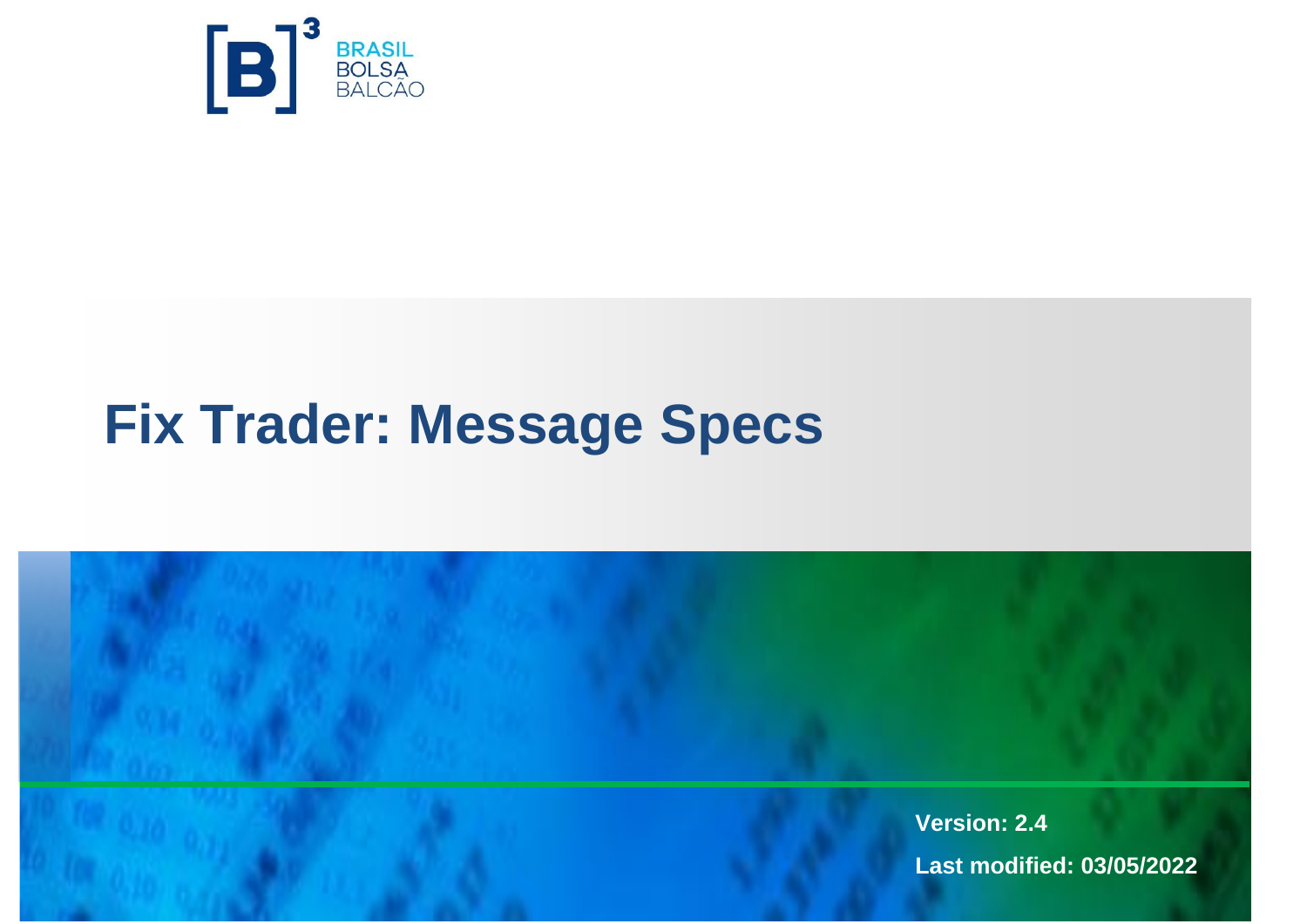

## **Contacts**

| <b>SUBJECT</b>                                              | <b>EMAIL</b>                   | <b>TELEPHONE</b> |
|-------------------------------------------------------------|--------------------------------|------------------|
| Institutions registration                                   | cadastro@b3.com.br             | +55 11 2565-5070 |
| <b>FIX.SUITE</b> services contracting                       | contratacao@b3.com.br          | +55 11 2565-5080 |
| Systems certification                                       | tradingcertification@b3.com.br | +55 11 2565-5029 |
| Projects and suggestions                                    | produtosfront@b3.com.br        | +55 11 2565-5996 |
| Operationalization of the TRADER Platform                   | negociacao@b3.com.br           | +55 11 2565-5022 |
| FIX.SUITE functionality and TRADER Platform<br>connectivity | suporteanegociacao@b3.com.br   | +55 11 2565-5021 |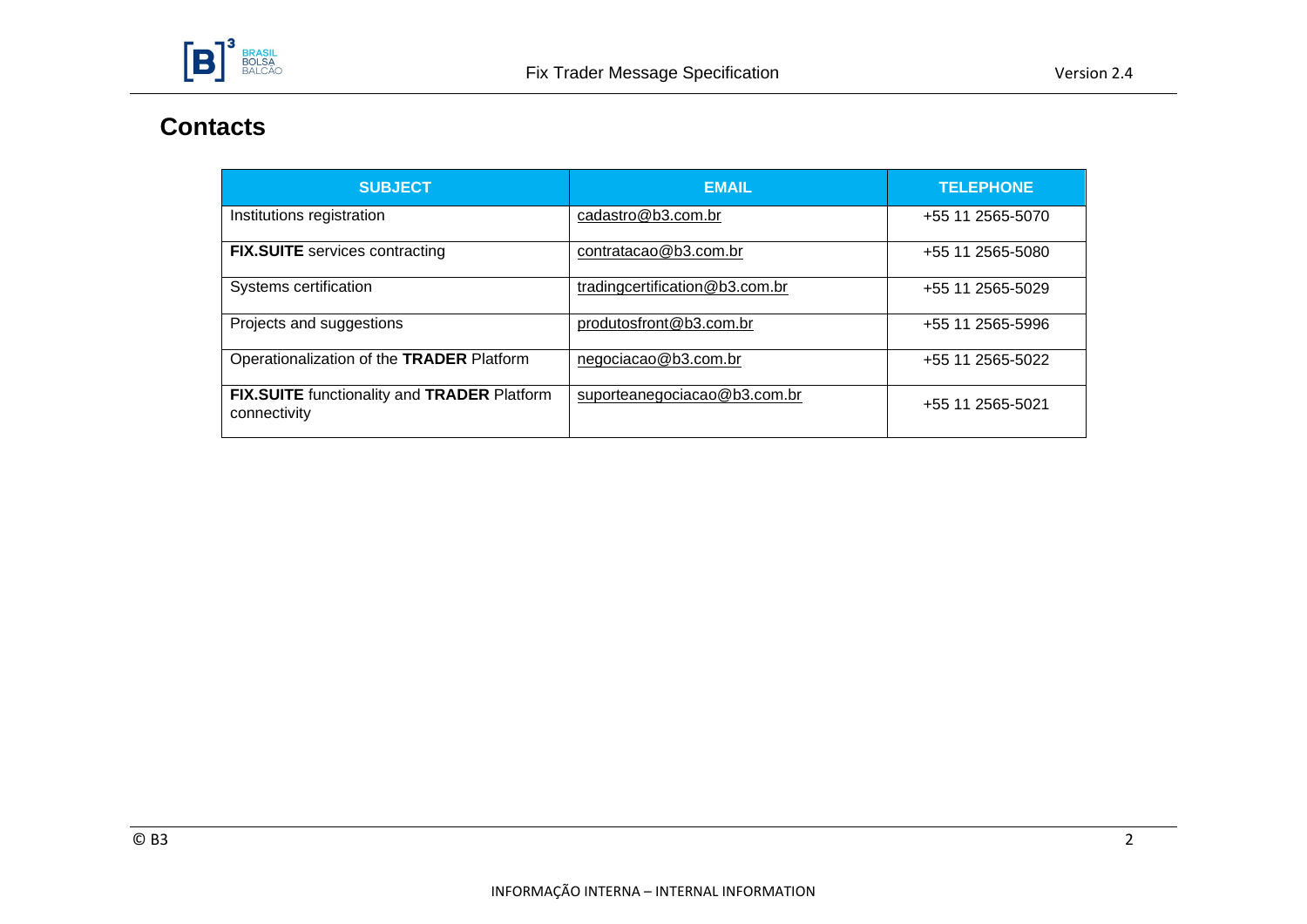

# Index

| $\mathbf{1}$ .   |  |
|------------------|--|
| 2.               |  |
| 3.               |  |
| 3.1.             |  |
| 3.2.             |  |
| 3.3.             |  |
| 3.4.             |  |
| 3.5.             |  |
| 3.6.             |  |
| 3.7.             |  |
| $\overline{4}$ . |  |
| 4.1.             |  |
| 4.2.             |  |
| 4.3.             |  |
| 4.4.             |  |
| 4.5.             |  |
| 4.6.             |  |
| 4.7.             |  |
| 4.8.             |  |
| 4.9.             |  |
| 4.10.            |  |
| 4.11.            |  |
| 5.               |  |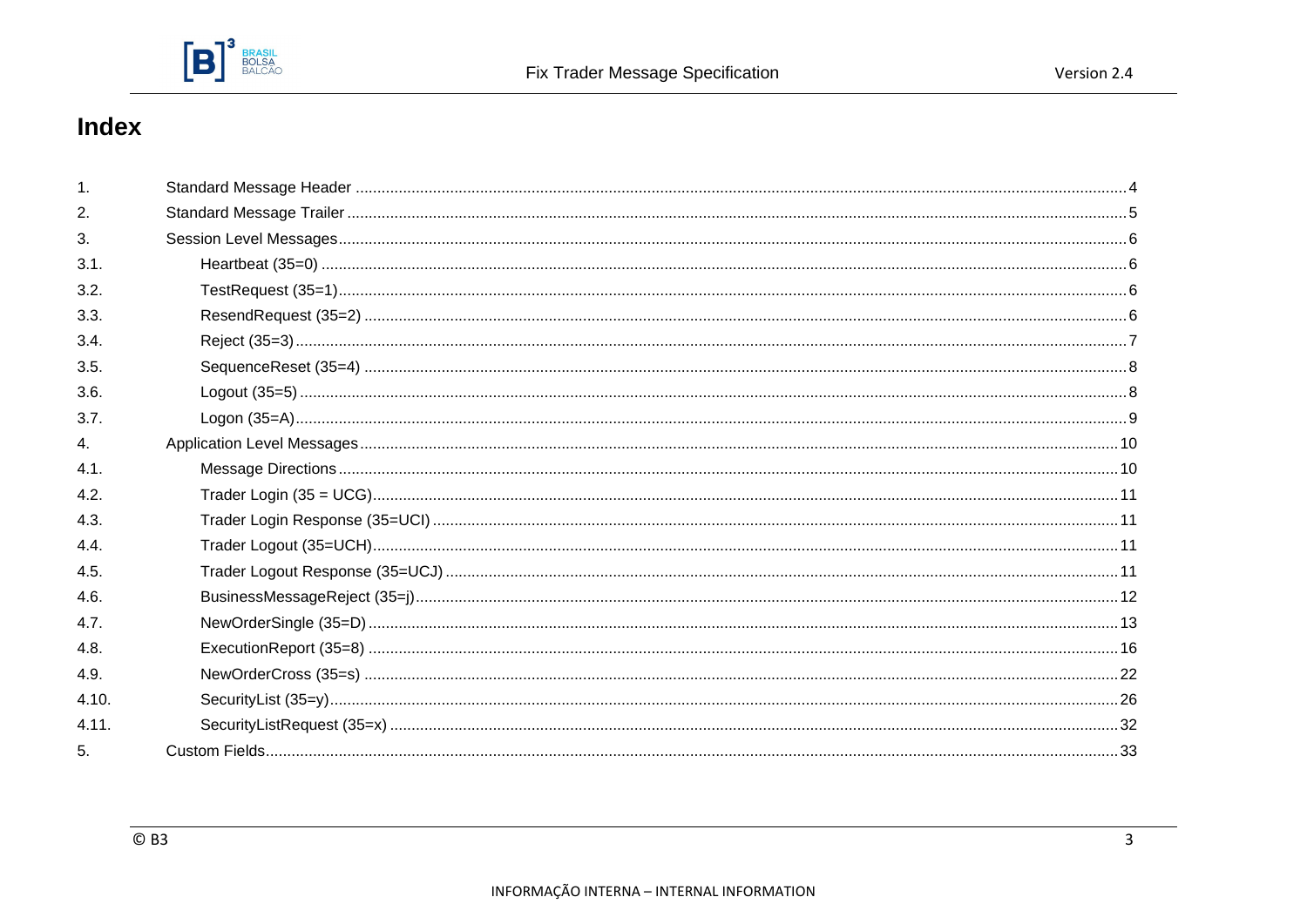

# **Change Log**

| Date                                | Version | Description                                                                                                                                                                                                                                                                                                                                                                                                                                                                                                                                                                                                                                                                             | Author               |
|-------------------------------------|---------|-----------------------------------------------------------------------------------------------------------------------------------------------------------------------------------------------------------------------------------------------------------------------------------------------------------------------------------------------------------------------------------------------------------------------------------------------------------------------------------------------------------------------------------------------------------------------------------------------------------------------------------------------------------------------------------------|----------------------|
| Jun 29th, 2020                      | 1.0     | Initial version                                                                                                                                                                                                                                                                                                                                                                                                                                                                                                                                                                                                                                                                         | LCP / AYSF           |
| November 30 <sup>th</sup> ,<br>2020 | 2.0     | Added new message NewOrderSingle (35=D)                                                                                                                                                                                                                                                                                                                                                                                                                                                                                                                                                                                                                                                 | AYSF                 |
| March 15 <sup>th</sup> , 2021       | 2.1     | Added tag 35540 AnchorPriceCheck in message NewOrderSingle<br>Removed D2C, OL, ICE, ICT, SEF and SWAP domains in tag CXMarketType (9883).<br>Changed domain description in tag BenchmarkPriceType (663).<br>Changed required of tag OriginatorUserId (9139) in NewOrderSingle (35=D) message.<br>Removed Fill or Kill domain to tag TimeInForme (59) in NewOrderSingle (35=D) message.<br>Added Good till Cancel domain to tag TimeInForme (59) in NewOrderSingle (35=D)<br>message.<br>Added new domains in tags ExecType (150) and OrdStatus (39) in ExecutionReport(35=8)<br>Added new message OrderCancelReplaceRequest (35=G)<br>Added news domains in tag CXTradingSector (9802). | AYSF/RDCF            |
| November 03th,<br>2021              | 2.3     | Removed tag 58 for Logon (35=A) message.                                                                                                                                                                                                                                                                                                                                                                                                                                                                                                                                                                                                                                                | <b>AYSF</b>          |
| May 03th, 2022                      | 2.4     | Added tag BookIndication in NewOrderSingle (35=D) message.                                                                                                                                                                                                                                                                                                                                                                                                                                                                                                                                                                                                                              | AYSF,<br><b>RSPR</b> |

# <span id="page-3-0"></span>**1. Standard Message Header**

| Taq I | Taq name           | Req'd | <b>VDE</b><br>Data i                  | <b>Comment</b>                                                    |
|-------|--------------------|-------|---------------------------------------|-------------------------------------------------------------------|
| c     | <b>BeginString</b> |       | $\overline{\phantom{a}}$<br>String (7 | 6 <b>FIV</b><br>IA.                                               |
|       | BodyLength         |       | Length $(6)$                          | in message)<br>e second field.<br>(Alwavs unencrvpted.<br>must be |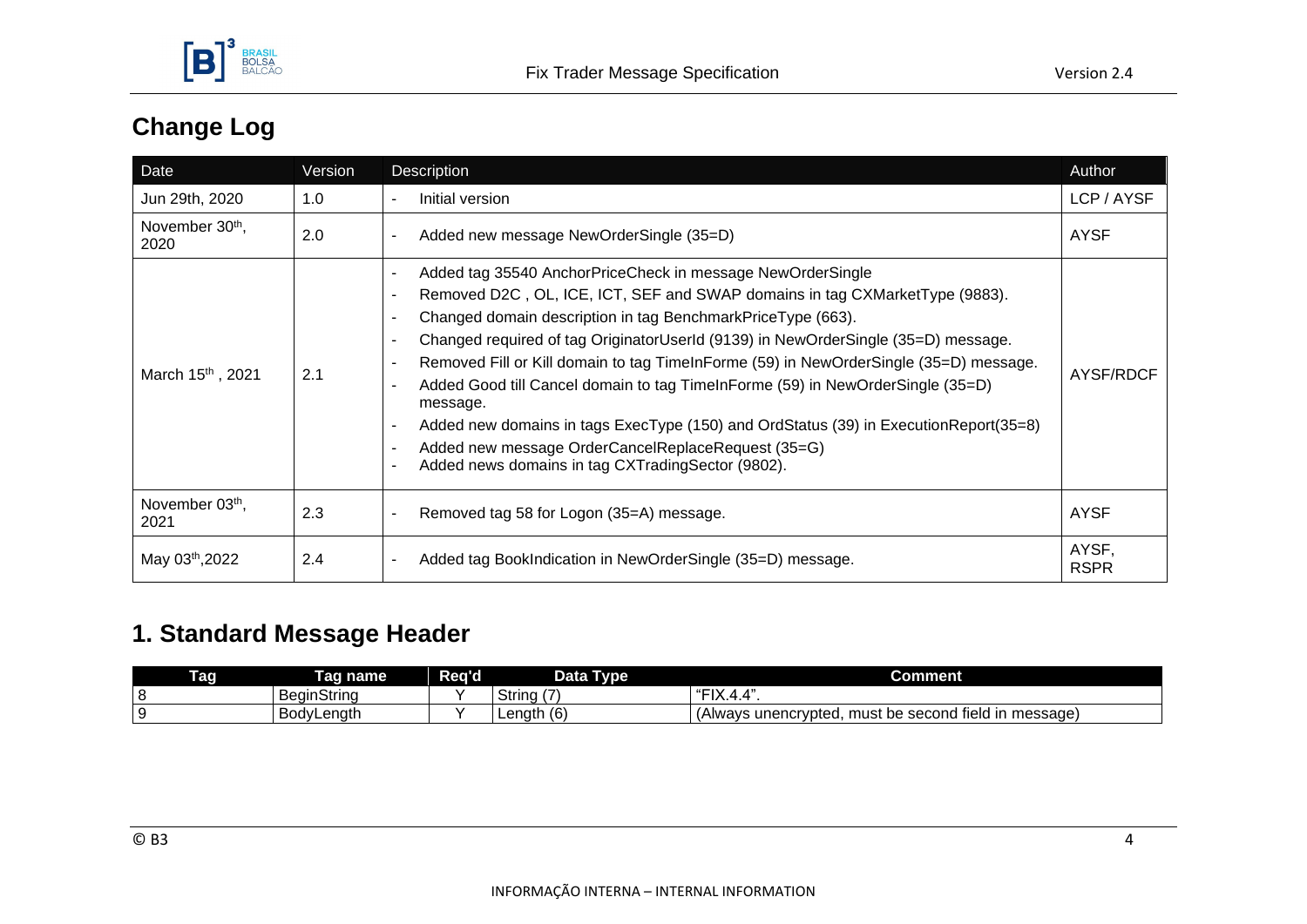

| Tag | Tag name     | Req'd | Data Type         | <b>Comment</b>                                                                                                                                                                                                                                                                                    |
|-----|--------------|-------|-------------------|---------------------------------------------------------------------------------------------------------------------------------------------------------------------------------------------------------------------------------------------------------------------------------------------------|
| 35  | MsgType      | Y     | String (4)        | (Always unencrypted, must be third field in message)<br>Valid values:<br>0 - Heartbeat<br>- Test Request<br>2 - Resend Request<br>3 - Reject<br>4 - Sequence Reset<br>5 - Logout<br>8 - Execution Report<br>A - Logon<br>D - New Order Single<br>- Business Message Reject<br>s - New Order Cross |
| 49  | SenderCompID | Y     | String (50)       | Please contact B3 for appropriate CompID assignment (see section<br>$3.2$ ).                                                                                                                                                                                                                      |
| 56  | TargetCompID | Y     | String (50)       | Please contact B3 for appropriate CompID assignment (see<br>section 3.2).                                                                                                                                                                                                                         |
| 34  | MsgSeqNum    | v     | SeqNum (9)        | Integer message sequence number.                                                                                                                                                                                                                                                                  |
| 52  | SendingTime  |       | UTCTimestamp (21) | Expressed in UTC (Universal Time Coordinated)                                                                                                                                                                                                                                                     |

# <span id="page-4-0"></span>**2. Standard Message Trailer**

| rag | <b>Faq name</b>            | Req'd | Data Type            | Comment                                     |
|-----|----------------------------|-------|----------------------|---------------------------------------------|
| 10  | <u>. – так</u><br>CheckSum |       | $\sqrt{2}$<br>String | always last field in<br>Always unencrypted, |
|     |                            |       | וטו וטו              | message                                     |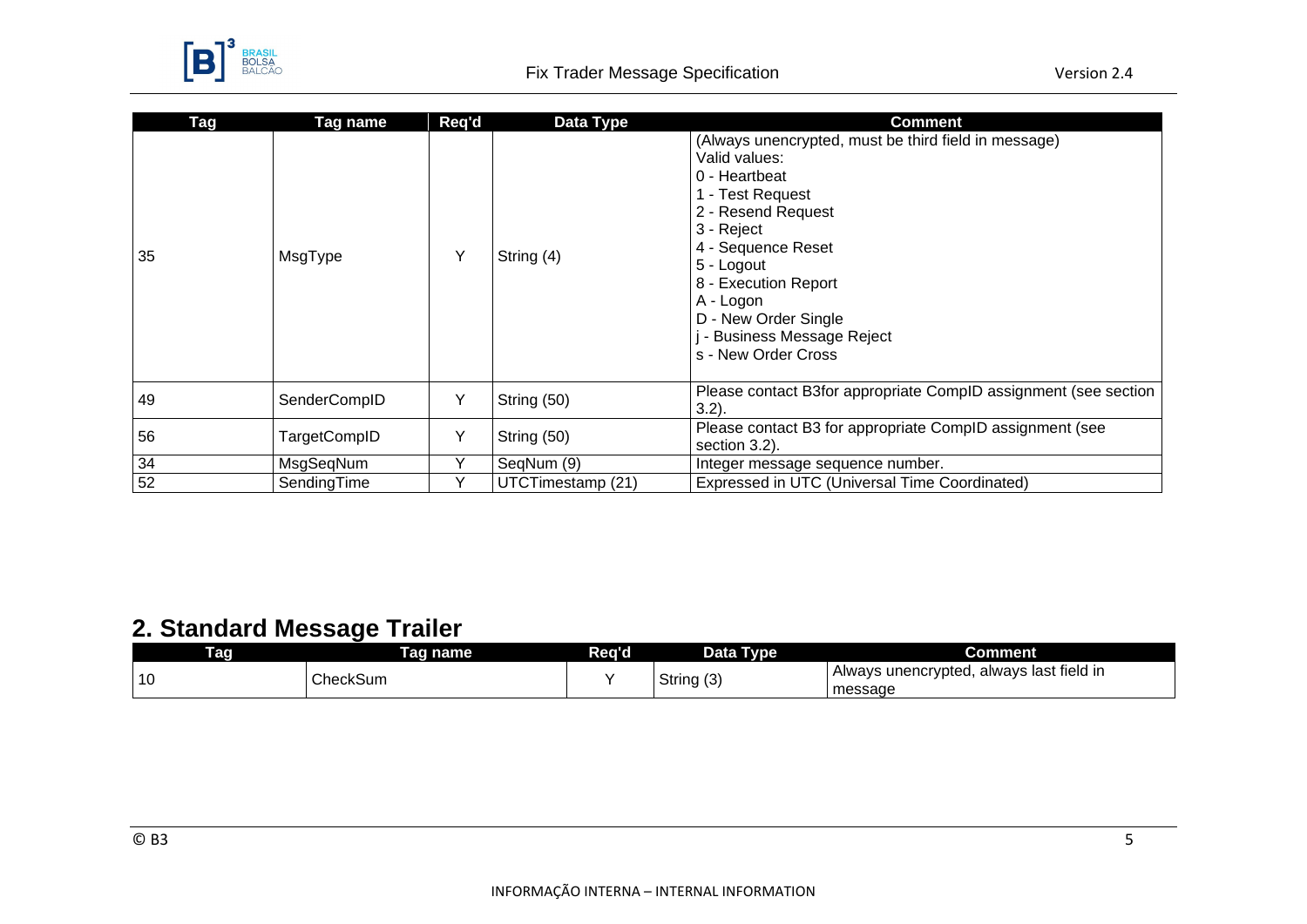

# <span id="page-5-1"></span><span id="page-5-0"></span>**3. Session Level Messages**

#### **3.1. Heartbeat (35=0)**

| Tag                        | Tag name  | Rea'd | Data Tvpe | Comment                                                                 |  |  |
|----------------------------|-----------|-------|-----------|-------------------------------------------------------------------------|--|--|
| [Standard Message Header]  |           |       |           |                                                                         |  |  |
|                            | TestRealD |       | String    | Required when the heartbeat is the result of a<br>Test Request message. |  |  |
| [Standard Message Trailer] |           |       |           |                                                                         |  |  |

#### <span id="page-5-2"></span>**3.2. TestRequest (35=1)**

| <b>Tag</b>                 | Tag name  | Rea'd | . Data Tvpe I | <b>Comment</b>                                                                         |  |
|----------------------------|-----------|-------|---------------|----------------------------------------------------------------------------------------|--|
| [Standard Message Header]  |           |       |               |                                                                                        |  |
| 112                        | TestRegID |       | String        | I Identifier included in Test Request message to<br>be returned in resulting Heartbeat |  |
| [Standard Message Trailer] |           |       |               |                                                                                        |  |

#### <span id="page-5-3"></span>**3.3. ResendRequest (35=2)**

| <b>Tag</b> | Tag name   | Req'd | Data Type                  | <b>Comment</b>                                                                                                                                                                                                                                |
|------------|------------|-------|----------------------------|-----------------------------------------------------------------------------------------------------------------------------------------------------------------------------------------------------------------------------------------------|
|            |            |       | [Standard Message Header]  |                                                                                                                                                                                                                                               |
|            | BeginSegNo |       | SegNum (9)                 | Message sequence number of first message in<br>range to be resent                                                                                                                                                                             |
| 16         | EndSegNo   |       | SeqNum (9)                 | Message sequence number of last message in<br>range to be resent. If request is for a single<br>message BeginSeqNo = EndSeqNo. If request is<br>for all messages subsequent to a particular<br>message, EndSeqNo = 0 (representing=infinity). |
|            |            |       | [Standard Message Trailer] |                                                                                                                                                                                                                                               |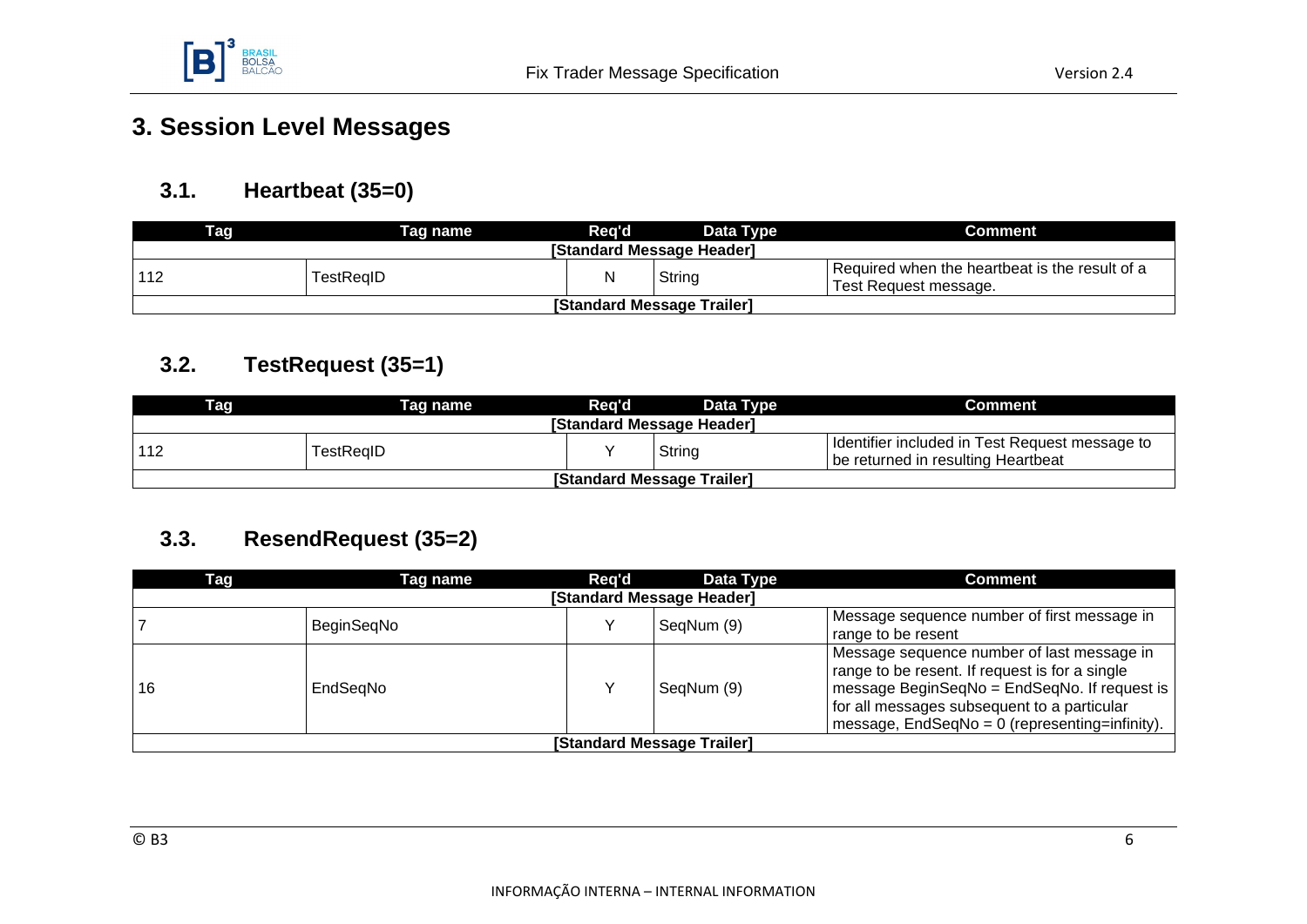

# <span id="page-6-0"></span>**3.4. Reject (35=3)**

| Tag | <b>Tag name</b>           | Req'd        | Data Type                  | <b>Comment</b>                                                                                                                                                                                                                                                                                                                                                                                                                                                                                                                                                                                                                                      |  |  |  |  |  |
|-----|---------------------------|--------------|----------------------------|-----------------------------------------------------------------------------------------------------------------------------------------------------------------------------------------------------------------------------------------------------------------------------------------------------------------------------------------------------------------------------------------------------------------------------------------------------------------------------------------------------------------------------------------------------------------------------------------------------------------------------------------------------|--|--|--|--|--|
|     | [Standard Message Header] |              |                            |                                                                                                                                                                                                                                                                                                                                                                                                                                                                                                                                                                                                                                                     |  |  |  |  |  |
| 45  | RefSeqNum                 | Y            | SeqNum (9)                 | MsgSeqNum of rejected message.                                                                                                                                                                                                                                                                                                                                                                                                                                                                                                                                                                                                                      |  |  |  |  |  |
| 371 | RefTagID                  | N            | Int                        | The tag number of the FIX field being<br>referenced.                                                                                                                                                                                                                                                                                                                                                                                                                                                                                                                                                                                                |  |  |  |  |  |
| 372 | RefMsgType                | $\mathsf{N}$ | String (2)                 | The MsgType of the FIX message being<br>referenced.                                                                                                                                                                                                                                                                                                                                                                                                                                                                                                                                                                                                 |  |  |  |  |  |
| 373 | SessionRejectReason       | N            | Int $(6)$                  | Code to identify reason for a session-level<br>Reject message.<br>Valid values:<br>0 - Invalid Tag Number<br>1 - Required Tag Missing<br>2 - Tag Not Defined For This Message Type<br>3 - Undefined Tag<br>4 - Tag Specified Without A Value<br>5 - Value Is Incorrect<br>6 - Incorrect Data Format For Value<br>9 - Compid Problem<br>10 - Sendingtime Accuracy Problem<br>11 - Invalid Msgtype<br>13 - Tag Appears More Than Once<br>14 - Tag Specified Out Of Required Order<br>15 - Repeating Group Fields Out Of Order<br>16 - Incorrect Numingroup Count For Repeating<br>Group<br>17 - Non Data Value Includes Field Delimiter<br>99 - Other |  |  |  |  |  |
| 58  | Text                      | N            | <b>String (250)</b>        | Where possible, message to explain reason for<br>rejection.                                                                                                                                                                                                                                                                                                                                                                                                                                                                                                                                                                                         |  |  |  |  |  |
|     |                           |              | [Standard Message Trailer] |                                                                                                                                                                                                                                                                                                                                                                                                                                                                                                                                                                                                                                                     |  |  |  |  |  |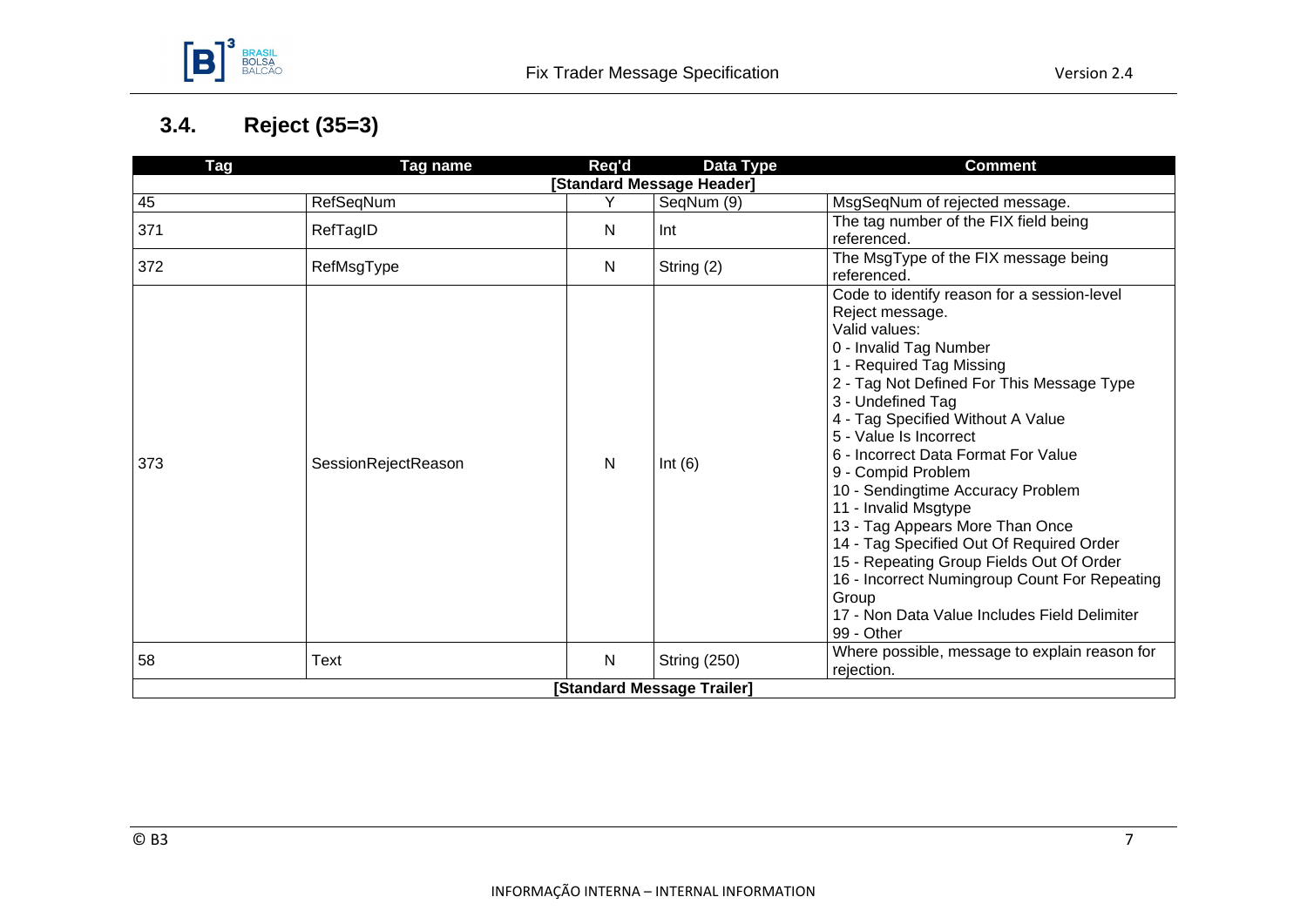

## <span id="page-7-0"></span>**3.5. SequenceReset (35=4)**

| Tag   | Tag name           | Reg'd | Data Type                  | <b>Comment</b>                                                                                                                                                             |
|-------|--------------------|-------|----------------------------|----------------------------------------------------------------------------------------------------------------------------------------------------------------------------|
|       |                    |       | [Standard Message Header]  |                                                                                                                                                                            |
| 123   | GapFillFlag        | N     | Boolean (1)                | Indicates that the Sequence Reset message is<br>replacing administrative or application messages<br>which will not be resent.                                              |
| 36    | NewSegNo           |       | SeqNum (9)                 | New sequence number.                                                                                                                                                       |
| 35033 | PossMissingApplMsg | N     | Boolean (1)                | Indicates that the range of messages<br>retransmitted after a Resend Request may not<br>include all the application messages contained<br>in the original range requested. |
|       |                    |       | [Standard Message Trailer] |                                                                                                                                                                            |

## <span id="page-7-1"></span>**3.6. Logout (35=5)**

| Tag.                       | <b>Tag name</b> | Req'd | Data Type           | Comment                                 |  |  |
|----------------------------|-----------------|-------|---------------------|-----------------------------------------|--|--|
| [Standard Message Header]  |                 |       |                     |                                         |  |  |
| 58                         | l ext           |       | <b>String (250)</b> | Explanation for Logout reason (if any). |  |  |
| [Standard Message Trailer] |                 |       |                     |                                         |  |  |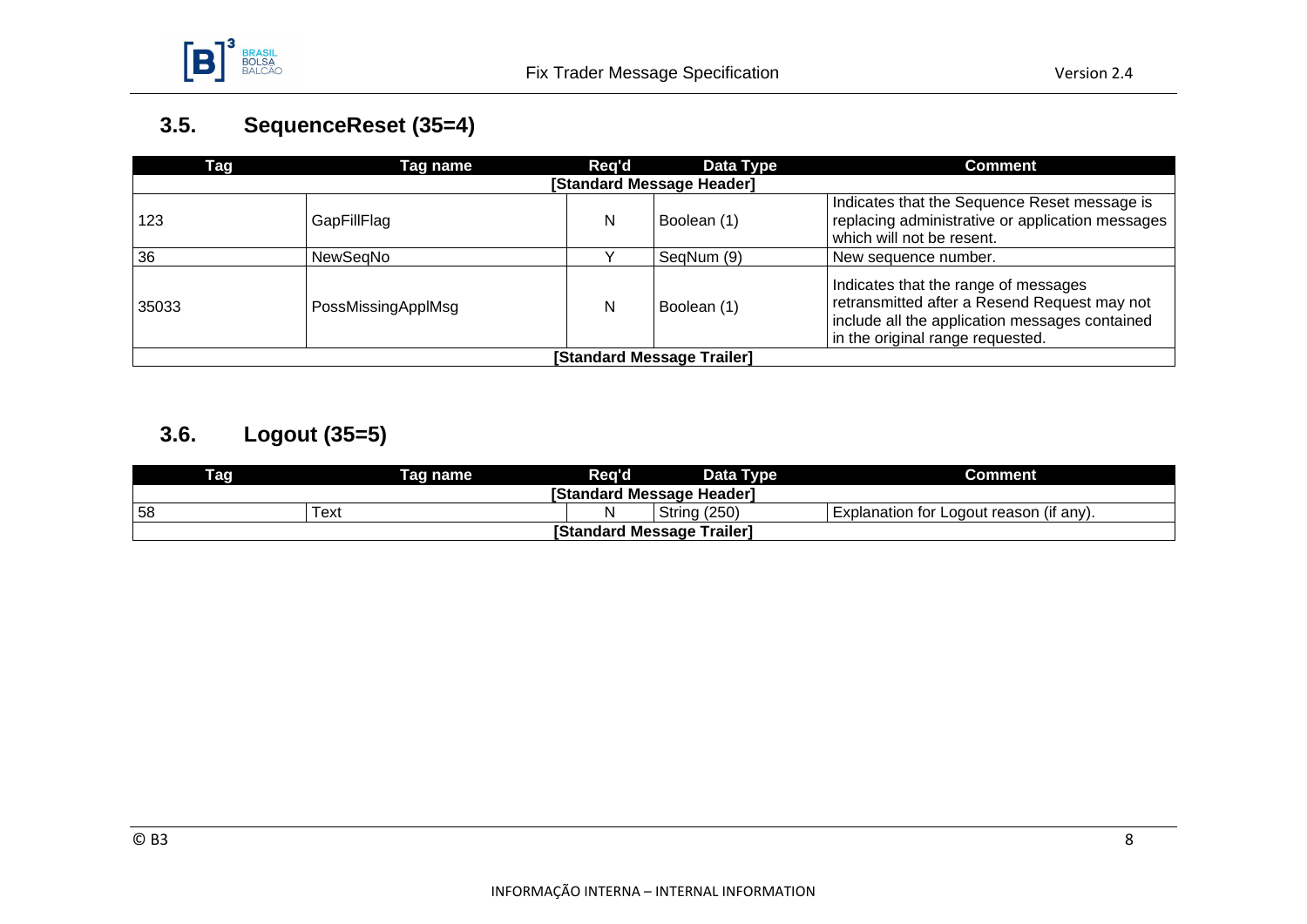

# <span id="page-8-0"></span>**3.7. Logon (35=A)**

| Tag                        | Tag name                        | Reg'd | Data Type   | <b>Comment</b>                                                                                                                               |  |  |  |  |
|----------------------------|---------------------------------|-------|-------------|----------------------------------------------------------------------------------------------------------------------------------------------|--|--|--|--|
|                            | <b>Standard Message Header]</b> |       |             |                                                                                                                                              |  |  |  |  |
| 98                         | EncryptMethod                   |       | Int(1)      | Must be "0"                                                                                                                                  |  |  |  |  |
| 108                        | <b>HeartBtInt</b>               |       | Int         | Recommended: "30"                                                                                                                            |  |  |  |  |
| 95                         | RawDataLength                   | N     | Length      | Required when this message contains authentication data. For more<br>details on authentication data in Logon messages, please contact<br>B3. |  |  |  |  |
| 96                         | RawData                         | N     | Data        | Required when this message contains authentication data. For more<br>details on authentication data in Logon messages, please contact<br>B3. |  |  |  |  |
| 141                        | ResetSegNumFlag                 | N     | Boolean (1) | Indicates that both sides of the FIX session should reset sequence<br>numbers.                                                               |  |  |  |  |
| 464                        | TestMessageIndicator            | N     | Boolean (1) | Sent only by B3                                                                                                                              |  |  |  |  |
| 553                        | Username                        | N     | String      | Userid or username.                                                                                                                          |  |  |  |  |
| 10                         | CheckSum                        | N     | String      | Always unencrypted, always last field in message                                                                                             |  |  |  |  |
| [Standard Message Trailer] |                                 |       |             |                                                                                                                                              |  |  |  |  |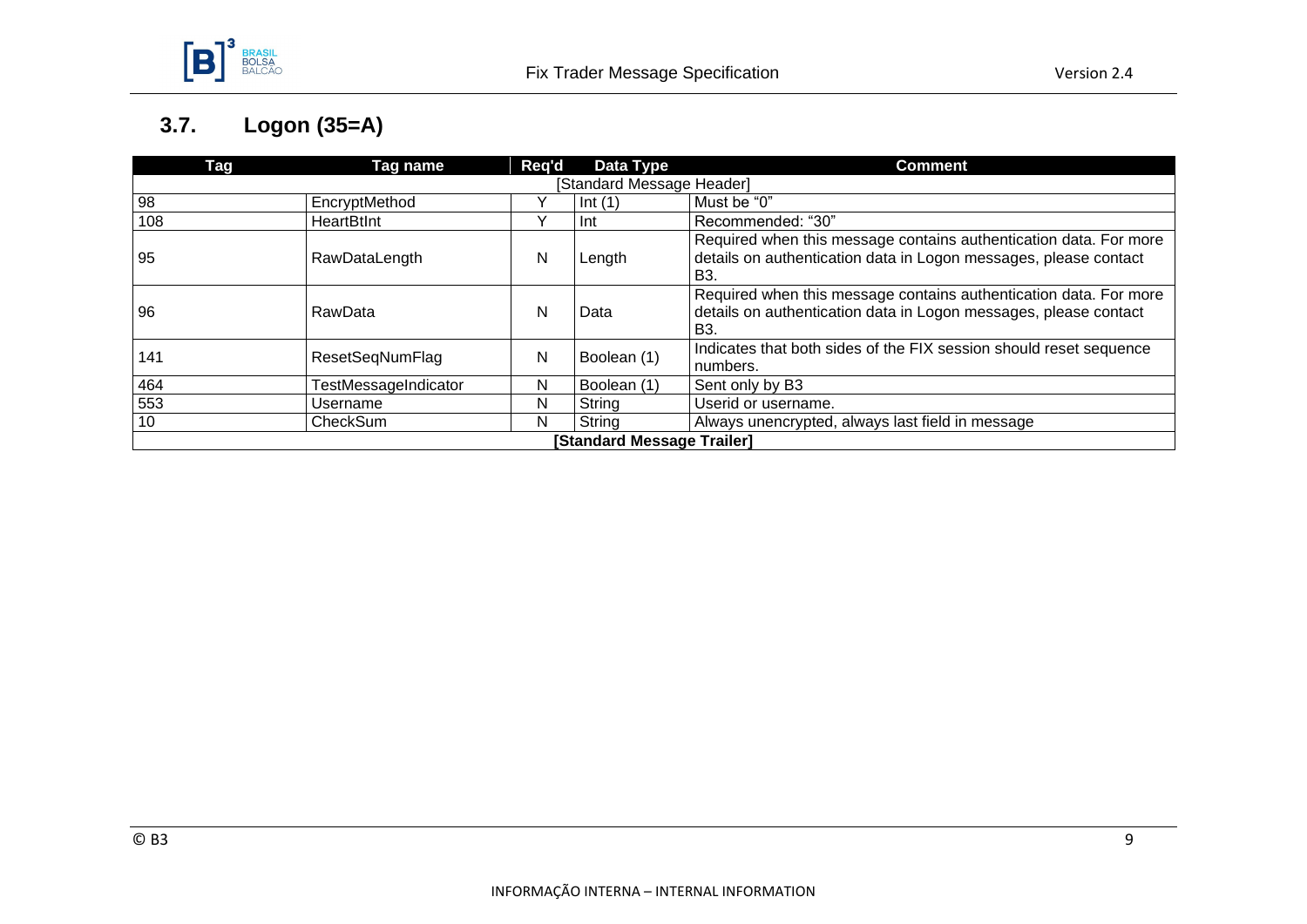

# <span id="page-9-1"></span><span id="page-9-0"></span>**4. Application Level Messages**

#### **4.1. Message Directions**

| <b>Application Message</b> | <b>MsgType</b> | <b>From Fix Trader to Client</b> | <b>From Client to Fix Trader</b> |
|----------------------------|----------------|----------------------------------|----------------------------------|
| TradeLogin                 | <b>UCG</b>     |                                  |                                  |
| TradeLoginResponse         | UCI            |                                  |                                  |
| TradeLogout                | <b>UCH</b>     |                                  |                                  |
| TradeLogoutResponse        | <b>UCJ</b>     |                                  |                                  |
| BusinessMessageReject      |                |                                  |                                  |
| ExecutionReport            |                |                                  |                                  |
| <b>NewOrderCross</b>       |                |                                  |                                  |
| SecurityList               |                |                                  |                                  |
| SecurityListRequest        | $\lambda$      |                                  |                                  |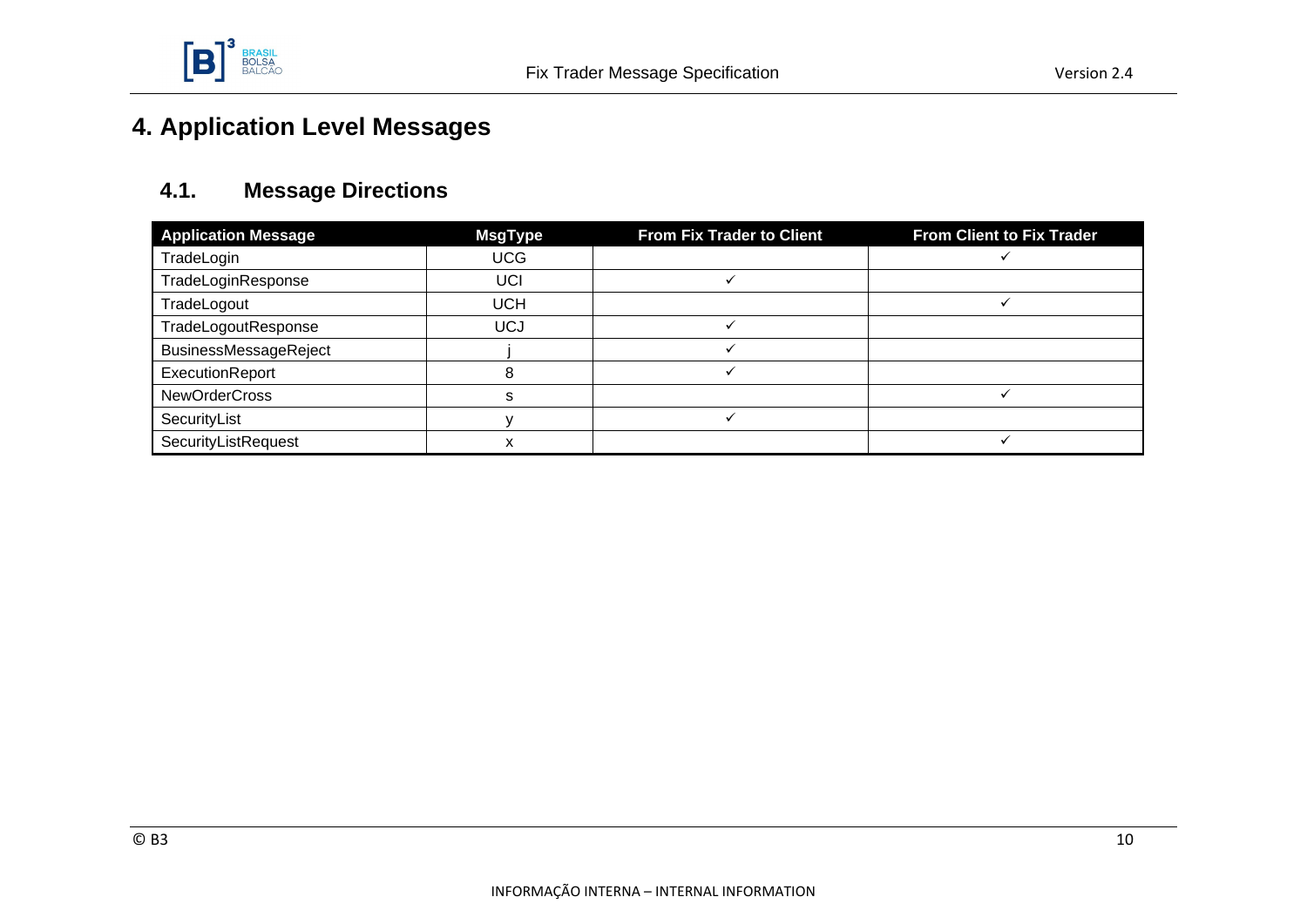

#### <span id="page-10-0"></span>**4.2. Trader Login (35 = UCG)**

| <b>Tag</b>                 | Tag name      | Rea'd | Data Tvpe | <b>Comment</b>                                           |  |  |  |  |
|----------------------------|---------------|-------|-----------|----------------------------------------------------------|--|--|--|--|
| [Standard Message Header]  |               |       |           |                                                          |  |  |  |  |
| 553                        | Username      |       | String    | Trader username                                          |  |  |  |  |
| 95                         | RawDataLength |       | -Int      | Password length, this field must come before Tag  <br>96 |  |  |  |  |
| 96                         | RawData       |       | String    | Password                                                 |  |  |  |  |
| [Standard Message Trailer] |               |       |           |                                                          |  |  |  |  |

#### <span id="page-10-1"></span>**4.3. Trader Login Response (35=UCI)**

| <b>Tag</b>                 | Tag name | Req'd | Data Type | Comment         |  |  |  |
|----------------------------|----------|-------|-----------|-----------------|--|--|--|
| [Standard Message Header]  |          |       |           |                 |  |  |  |
| 553                        | Username |       | String    | Trader username |  |  |  |
| 58<br>Text<br>Strina<br>N  |          |       |           |                 |  |  |  |
| [Standard Message Trailer] |          |       |           |                 |  |  |  |

#### <span id="page-10-2"></span>**4.4. Trader Logout (35=UCH)**

| Tag.                             | Taq name | Rea'd | Data Type | Comment         |  |  |  |
|----------------------------------|----------|-------|-----------|-----------------|--|--|--|
| <b>[Standard Message Header]</b> |          |       |           |                 |  |  |  |
| 553                              | Username |       | String    | Trader username |  |  |  |
| [Standard Message Trailer]       |          |       |           |                 |  |  |  |

#### <span id="page-10-3"></span>**4.5. Trader Logout Response (35=UCJ)**

| <b>Tag</b>                 | Tag name | Req'd | Data Type | <b>Comment</b>  |  |  |  |
|----------------------------|----------|-------|-----------|-----------------|--|--|--|
| [Standard Message Header]  |          |       |           |                 |  |  |  |
| 553                        | Username |       | String    | Trader username |  |  |  |
| 58                         | Гехt     |       | String    |                 |  |  |  |
| [Standard Message Trailer] |          |       |           |                 |  |  |  |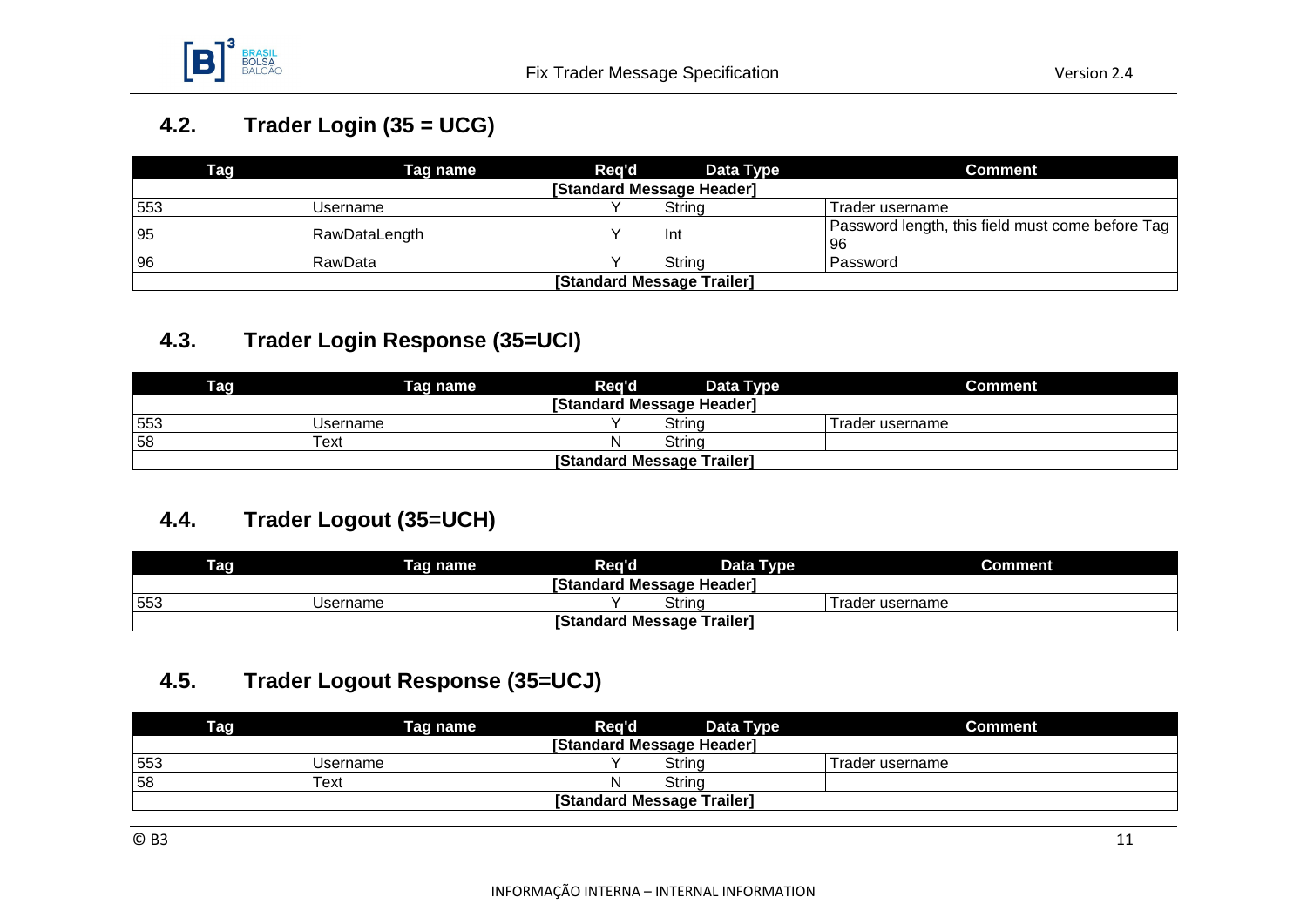

## <span id="page-11-0"></span>**4.6. BusinessMessageReject (35=j)**

| Tag                       | Tag name             | Reg'd | Data Type                  | <b>Comment</b>                                                                                                                                                                                                                                                                                             |  |  |  |  |  |
|---------------------------|----------------------|-------|----------------------------|------------------------------------------------------------------------------------------------------------------------------------------------------------------------------------------------------------------------------------------------------------------------------------------------------------|--|--|--|--|--|
| [Standard Message Header] |                      |       |                            |                                                                                                                                                                                                                                                                                                            |  |  |  |  |  |
| 45                        | RefSeqNum            | N     | SeqNum (9)                 | MsgSeqNum of rejected message.                                                                                                                                                                                                                                                                             |  |  |  |  |  |
| 372                       | RefMsgType           | Υ     | String (2)                 | The MsgType of the FIX message being<br>referenced.                                                                                                                                                                                                                                                        |  |  |  |  |  |
| 380                       | BusinessRejectReason | Υ     | Int $(6)$                  | Code to identify the reason of the rejection.<br>Valid values:<br>0 - Other<br>1 - Unknown ID<br>2 - Unknown Security<br>3 - Unsupported Message Type<br>4 - Application Not Available<br>5 - Conditionally Required Field Missing<br>6 - Not Authorized<br>7 - Deliver To Firm Not Available At This Time |  |  |  |  |  |
| 58                        | Text                 | N     | <b>String (250)</b>        | Message to explain reason for rejection, if<br>available.                                                                                                                                                                                                                                                  |  |  |  |  |  |
|                           |                      |       | [Standard Message Trailer] |                                                                                                                                                                                                                                                                                                            |  |  |  |  |  |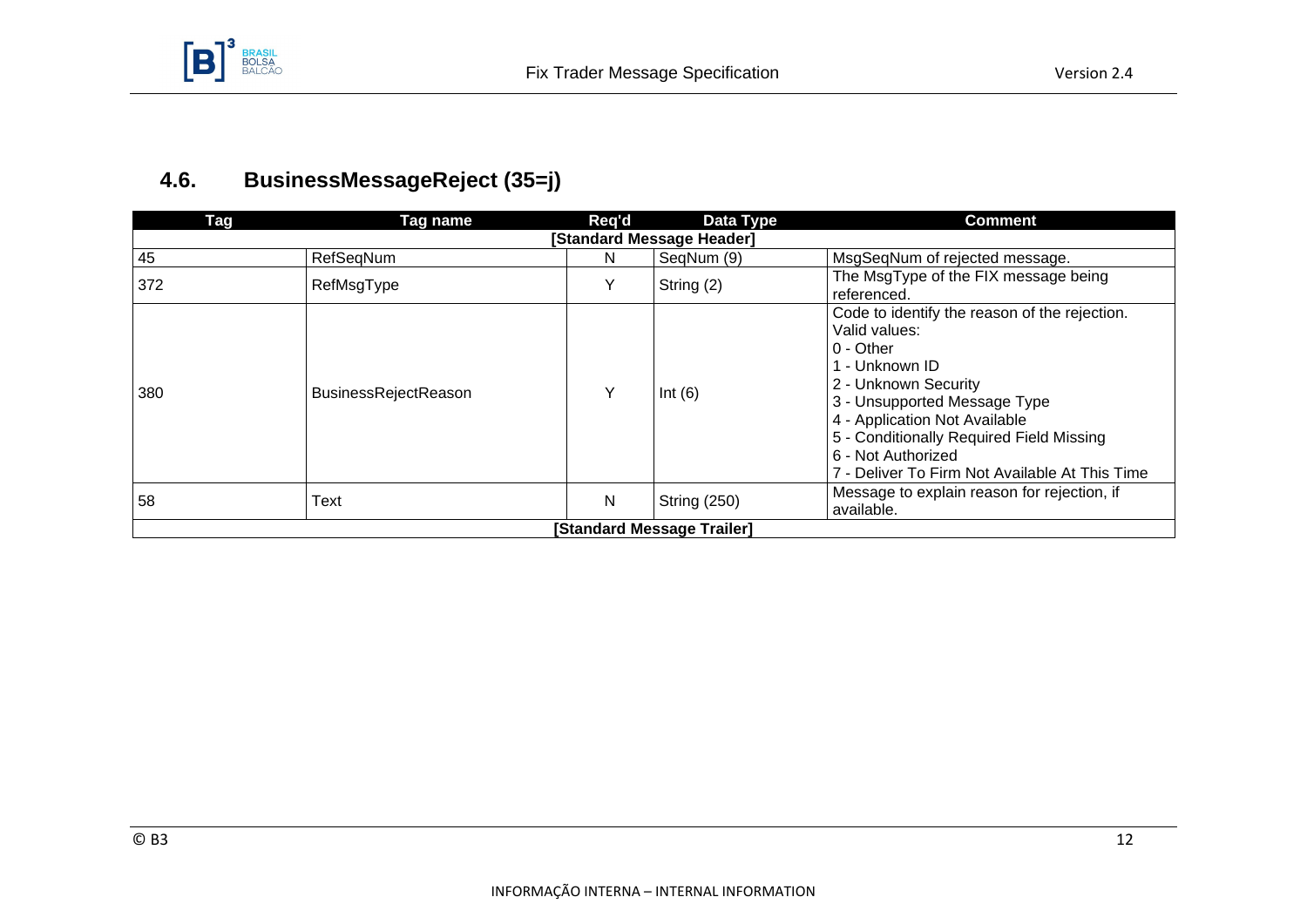

## <span id="page-12-0"></span>**4.7. NewOrderSingle (35=D)**

| <b>Tag</b>      | Tag name             | Req'd        | Data Type                   | <b>Comment</b>                                                                                                                                                                        |
|-----------------|----------------------|--------------|-----------------------------|---------------------------------------------------------------------------------------------------------------------------------------------------------------------------------------|
|                 |                      |              | [Standard Message Header]   |                                                                                                                                                                                       |
| 11              | <b>CIOrdID</b>       | Y            | String (20)                 | Unique identifier of the order as assigned by the market<br>participant.                                                                                                              |
| 23              | <b>IOIID</b>         | N            | String                      | To create an order from a Streaming Firm price.                                                                                                                                       |
| 117             | QuotelD              | N            | String                      | To create an order from the RFQ process                                                                                                                                               |
| 9882            | CXStreamingPriceType | N            | Char $(1)$                  | Reserved for future use.                                                                                                                                                              |
| 9883            | CXMarketType         | N            | String                      | Specifies for which marketplace the instrument can be<br>traded. See Market Segmentation.<br>IDB - IDB                                                                                |
|                 | Account              | $\mathsf{N}$ | String                      | Reserved for future use. For supplying an order directly on<br>behalf of a customer account.                                                                                          |
| 63              | SettlType            | N            | Char $(1)$                  | Reserved for future use. For supplying specific settlement<br>instructions.                                                                                                           |
| 64              | SettlDate            | N            | LocalMktDate<br>(8)         | Reserved for future use. For supplying specific settlement<br>instructions.                                                                                                           |
| 18              | Execlnst             | $\mathsf{N}$ | Char $(1)$                  | Reserved for future use. For specifying instructions to<br>execute the order "all or none," among other instructions.                                                                 |
| 55              | Symbol               | N            | String                      | The plain text value of the instrument in the format Security<br>Type + (space) + Security Code i.e., DEBPETR12. If not<br>applicable (such as when trading CDS) this will read "N/A" |
| 48              | SecurityID           | Υ            | <b>String</b>               | The reference identifier for the instrument.                                                                                                                                          |
| $\overline{22}$ | SecurityIDSource     | Y            | String                      | Will be equal to $8 =$ Market Symbol                                                                                                                                                  |
| 54              | Side                 | Y            | Char $(1)$                  | Indicates the side.<br>$1 - Bid$<br>2 - Offer                                                                                                                                         |
| 60              | TransactTime         | Y            | <b>UTCTimestamp</b><br>(21) | Time of order creation (expressed in UTC)                                                                                                                                             |
| 38              | OrderQty             | Y            | Qty                         | Indicates the order quantity. This value is qualified by the<br>product traded:<br><b>Bonds Units</b>                                                                                 |
| 40              | OrdType              | Y            | Char $(1)$                  | Indicates the order type.<br>2 - Limit                                                                                                                                                |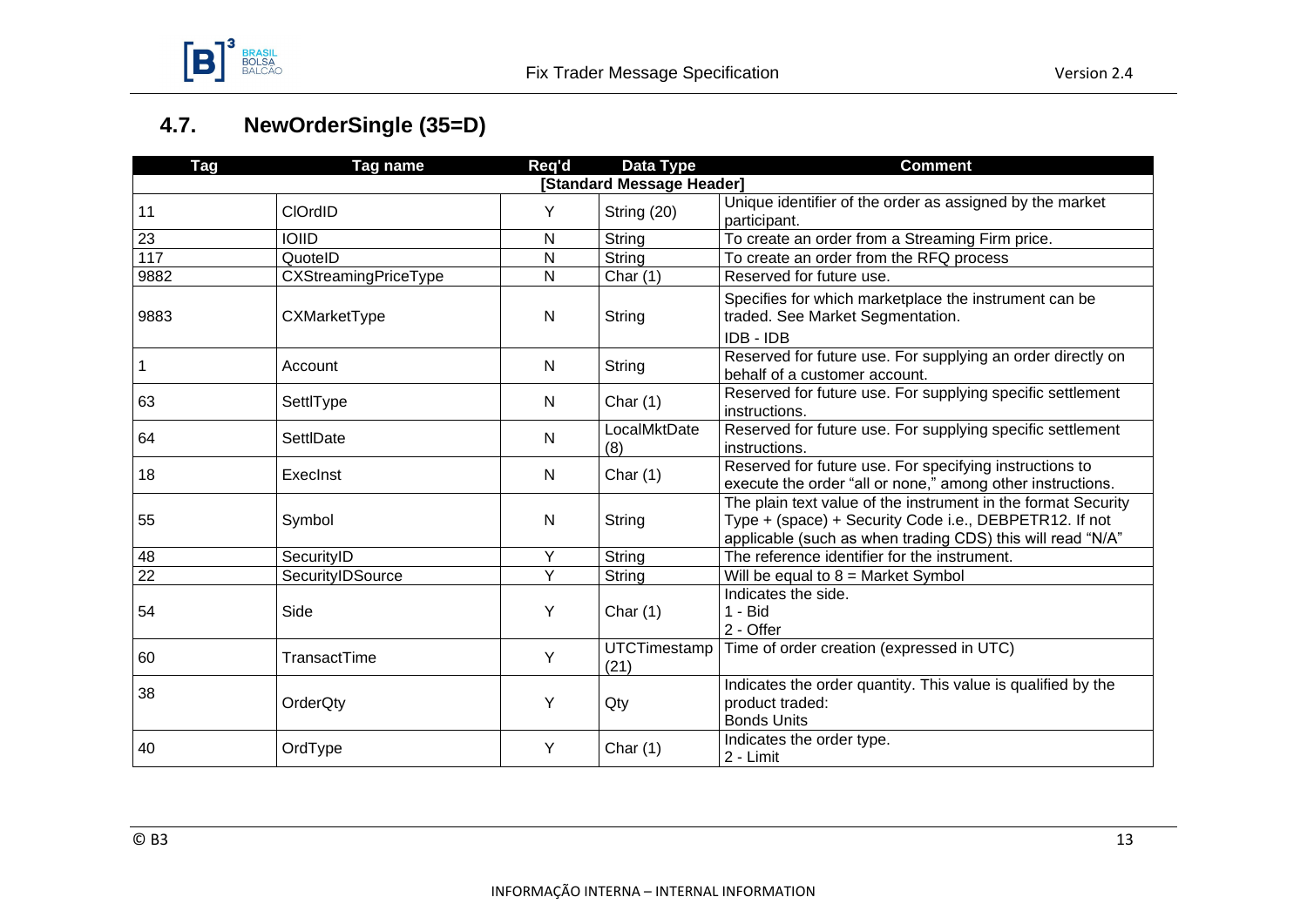

| Tag  | <b>Tag name</b>       | Req'd        | <b>Data Type</b>            | <b>Comment</b>                                                                                                                                                                                                                                                                                                                                                                                                                                             |
|------|-----------------------|--------------|-----------------------------|------------------------------------------------------------------------------------------------------------------------------------------------------------------------------------------------------------------------------------------------------------------------------------------------------------------------------------------------------------------------------------------------------------------------------------------------------------|
| 210  | MaxShow               | N            | Qty                         | For iceberg orders, this contains the default size shown to the<br>market for the given instrument. When used this field must<br>equal the value of (9807) CXDefAmount in the instrument's<br>Security Definition. When specifying this value, the value<br>specified in the (38) OrderQty field should be total order size.<br>For standard orders, this field should not be specified - the<br>order size shown to the market is that given in OrderQty. |
| 423  | PriceType             | $\mathsf{N}$ | Int                         | Required for bonds, qualifies the (44) Price field by type.<br>2 - Units<br>6 - Spread<br>9 - Yield                                                                                                                                                                                                                                                                                                                                                        |
| 44   | Price                 | N            | Price                       | Unit price, percentage, or yield value. Price denotes display<br>price on Prime Broker Routed orders                                                                                                                                                                                                                                                                                                                                                       |
| 640  | Price <sub>2</sub>    | $\mathsf{N}$ | Price                       | Reserved for future use                                                                                                                                                                                                                                                                                                                                                                                                                                    |
| 662  | <b>BenchmarkPrice</b> | N            | Price                       | For a bond, the price of the benchmark.                                                                                                                                                                                                                                                                                                                                                                                                                    |
| 663  | BenchmarkPriceType    | $\mathsf{N}$ | Int                         | Required when (662) BenchmarkPrice is supplied, qualifies<br>the price by type.<br>2 - Units<br>9 - Yield                                                                                                                                                                                                                                                                                                                                                  |
| 192  | OrderQty2             | $\mathsf{N}$ | Qty                         | For a bond, the quantity of the benchmark.                                                                                                                                                                                                                                                                                                                                                                                                                 |
| 59   | <b>TimeInForce</b>    | $\mathsf{N}$ | Char $(1)$                  | Specifies how long the order remains in effect. Absence of<br>this field is interpreted as (0) Day. To aggress a (S) Quote<br>based on a (R) QuoteRequest, the value must be (4) Fill or<br>Kill.<br>$0 - Day$<br>1 - Good till cancel<br>3 - Immediate or Cancel                                                                                                                                                                                          |
| 126  | ExpireTime            | $\mathsf{N}$ | <b>UTCTimestamp</b><br>(21) | Designates a time the market shall cancel the order, if<br>unfilled.                                                                                                                                                                                                                                                                                                                                                                                       |
| 9903 | <b>CXSelfTrade</b>    |              | Boolean (1)                 | Qualifies an order as eligible for trading with self. The default<br>value when unsupplied is False.                                                                                                                                                                                                                                                                                                                                                       |
| 9905 | <b>CXHiddenOrder</b>  | $\mathsf{N}$ | Boolean (1)                 | Qualifies an order as public or hidden. The default value<br>when unsupplied is False.<br>False - Public Order<br>True - Undisclosed/Hidden Order                                                                                                                                                                                                                                                                                                          |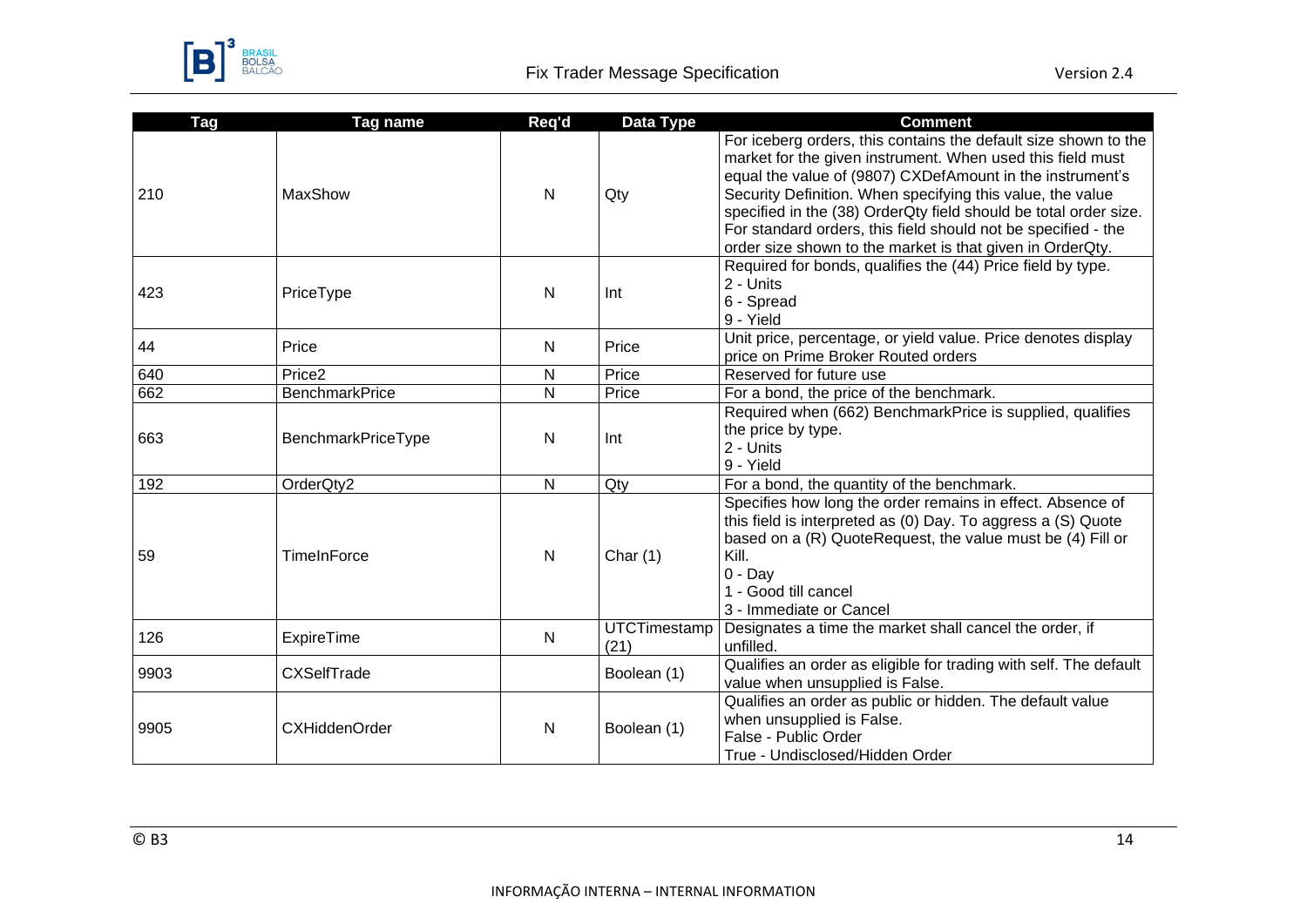

<span id="page-14-0"></span>

|               | <b>Tag</b> | <b>Tag name</b>       | Req'd        | Data Type                  | <b>Comment</b>                                                                                                                                                                                                                                                          |
|---------------|------------|-----------------------|--------------|----------------------------|-------------------------------------------------------------------------------------------------------------------------------------------------------------------------------------------------------------------------------------------------------------------------|
| 9876          |            | CXAnonymous           | N            | Boolean (1)                | Designates an order to be "name-giveup" or anonymous at<br>the point of execution, for instruments that contain (9929)<br>CXGiveupOverride on the corresponding (y) SecurityList.                                                                                       |
| 453           |            | NoPartyIDs            | $\mathsf{N}$ | NumInGroup                 | Number of firms representing the side, above. For bilateral<br>trades will always be 1.                                                                                                                                                                                 |
| →             | 448        | PartyID               | N            | String                     | To enter an order on-behalf-of a legal entity. Will equal either<br>(9870) CXLegalEntity or (9871) CXCounterpartyLegalEntity<br>from the (8) Execution Report.                                                                                                          |
| $\rightarrow$ | 447        | PartylDSource         | N            | Char $(1)$                 | Will be equal to $D =$ Proprietary                                                                                                                                                                                                                                      |
| →             | 452        | PartyRole             | $\mathsf{N}$ | Int                        | Required when denoting a Prime Broker. Default value if not<br>supplied is Allocation Entity (24)<br>1 - Executing Firm (Prime Broker)<br>24 - Allocation Entity<br>27 - Counterparty Entity                                                                            |
| 9139          |            | OriginatorUserId      | Y            | String                     | The authorized trader username to assign the order to. If the<br>order is submitted through an intermediator, the value must<br>correspond to the end-user's trader username.                                                                                           |
| 9860          |            | <b>CXVCID</b>         | $\mathsf{N}$ | String                     | Reserved for future use.                                                                                                                                                                                                                                                |
| 35539         |            | <b>BookIndication</b> | N            | Int                        | Indication of the book in which the offer will be routed.<br>1 - Book<br>2 - Bond Call                                                                                                                                                                                  |
| 35540         |            | AnchorPriceCheck      | N            | Boolean (1)                | Flag to check when the bid/offer exceeds the warning range<br>or the anchor yield/price, rejecting the order if range is<br>checked and exceeded. The default value when unsupplied<br>is False (Skips checking).<br>False - Skips checking<br>True - Performs checking |
|               |            |                       |              | [Standard Message Trailer] |                                                                                                                                                                                                                                                                         |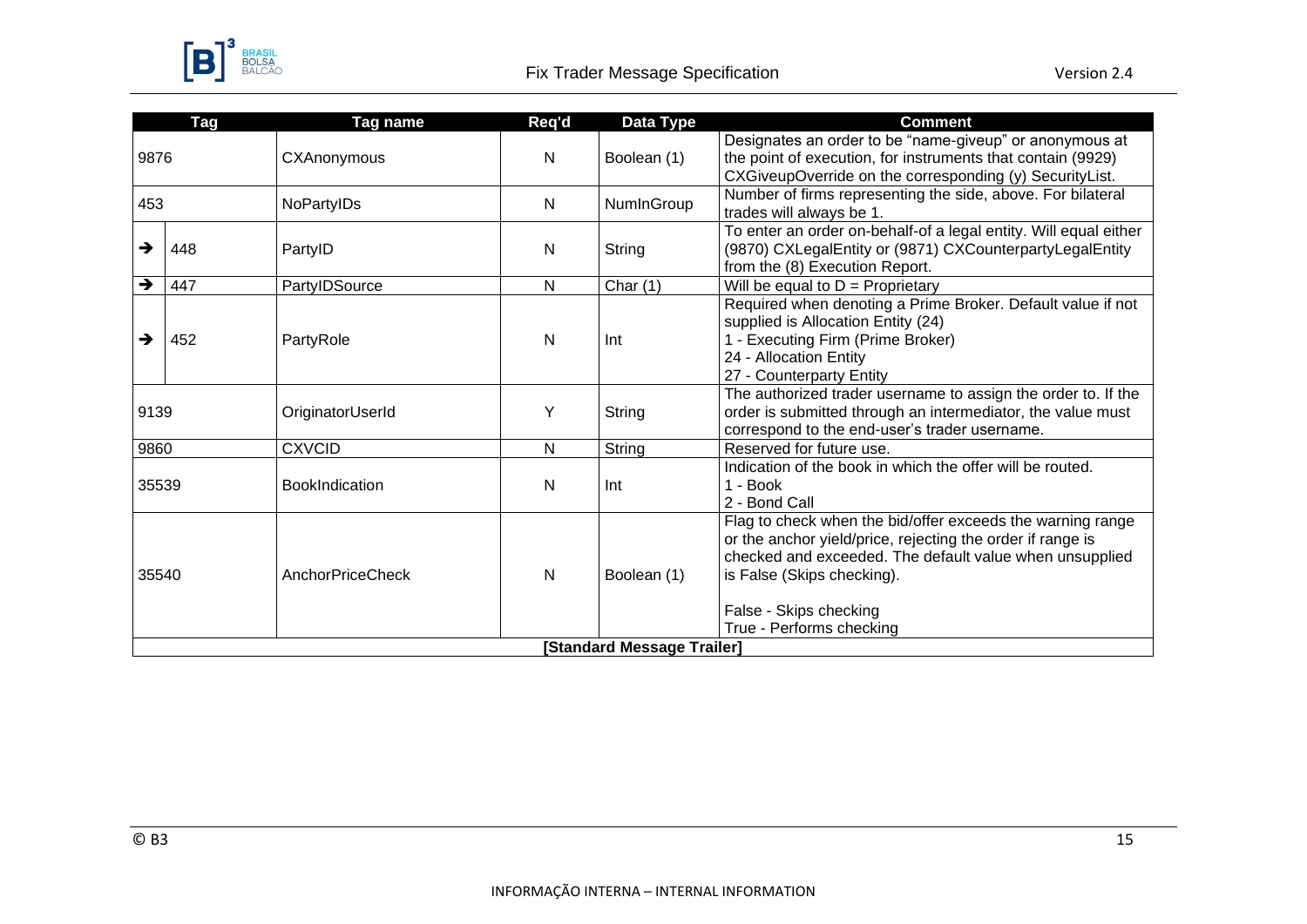

# **4.8. ExecutionReport (35=8)**

|               | <b>Tag</b>    |     | Tag name             | Req'd | Data Type                 | <b>Comment</b>                                                                                                                                                        |
|---------------|---------------|-----|----------------------|-------|---------------------------|-----------------------------------------------------------------------------------------------------------------------------------------------------------------------|
|               |               |     |                      |       | [Standard Message Header] |                                                                                                                                                                       |
| 37            |               |     | OrderID              | Y     | String (20)               | Unique identifier assigned by the exchange. Uniqueness is<br>guaranteed within a single trading day/instrument. Value is<br>"0" if order is rejected.                 |
| 11            |               |     | <b>CIOrdID</b>       | N     | String (20)               | Unique identifier of the order as assigned by the market<br>participant.                                                                                              |
| 453           |               |     | NoPartyIDs           | Y     | NumInGroup<br>(2)         | Repeating group below should contain unique combinations<br>of PartylD, PartylDSource, and PartyRole.                                                                 |
| $\rightarrow$ | 448           |     | PartyID              | Y     | String (50)               | Used to identify source of PartyID. Conditionally required if<br>NoPartyID $> 0$ .<br>The legal entity representing one side of the trade.                            |
| $\rightarrow$ | 447           |     | PartylDSource        | Y     | Char $(1)$                | Identifies class or source of the PartyID (448) value.<br>Conditionally required if NoPartyID > 0.<br>Valid values:<br>D - Proprietary Custom Code                    |
| $\rightarrow$ | 452           |     | PartyRole            | Y     | Int $(5)$                 | Used to identify source of PartylD. Conditionally required if<br>NoPartyID > 0.                                                                                       |
| $\rightarrow$ | 802           |     | <b>NoPartySubIDs</b> | N     | NumInGroup                | Number of (523) PartySubID fields values. Will be equal to 1<br>currently.                                                                                            |
| $\rightarrow$ | →             | 523 | PartySubID           | N     | String                    | User who is registered in the Realtime trading platform and<br>logged into the system that completed the trade. Equal to the<br>(9139) OriginatorUserID of the order. |
| →             | $\rightarrow$ | 803 | PartySubIDType       | N     | Int                       | Supports value 2 = Person (Trader Name)                                                                                                                               |
| 17            |               |     | ExecID               | Y     | String (32)               | Unique identifier of execution message as assigned by the<br>exchange - unique per instrument.                                                                        |
| 19            |               |     | ExecRefID            | N     | String (32)               | Optionally sent when reporting a trade bust. Contains the<br>identifier of the busted trade.                                                                          |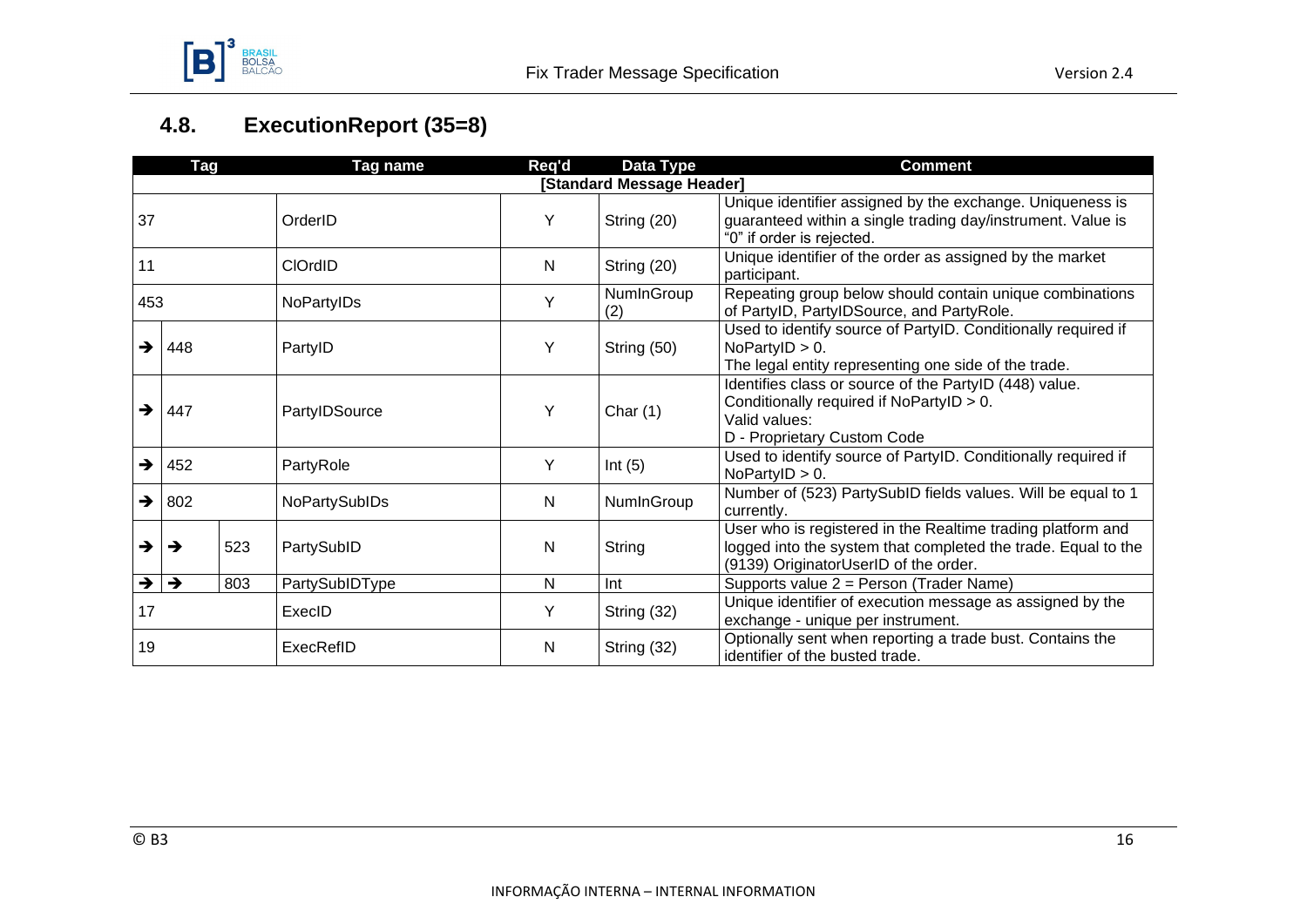

| <b>Tag</b> | Tag name         | Req'd | Data Type   | <b>Comment</b>                                                                                                                                                                                                                                                                                           |
|------------|------------------|-------|-------------|----------------------------------------------------------------------------------------------------------------------------------------------------------------------------------------------------------------------------------------------------------------------------------------------------------|
| 150        | ExecType         | Y     | Char $(1)$  | Describes the action that triggered this specific Execution<br>Report - see the OrdStatus (39) tag for the current order<br>status (e.g., Partially Filled).<br>Valid values:<br>$0 - New$<br>1 - Partial Fill<br>2 - Full Fill<br>4 - Cancel<br>5 - Replace<br>8 - Reject<br>G - Adjustment<br>H - Bust |
| 39         | <b>OrdStatus</b> | Υ     | Char $(1)$  | Order status.<br>Valid values:<br>$0 - New$<br>1 - Partial Fill<br>2 - Full Fill<br>4 - Cancel<br>5 - Replace<br>8 - Reject<br>G - Adjustment<br>H - Bust                                                                                                                                                |
| 63         | SettlType        | N     | Char $(1)$  | Code that reflects the settlement date.<br>Valid values:<br>$0 - T + 0$<br>$1 - T + 1$<br>$2 - T + 2$<br>$3 - T + 3$                                                                                                                                                                                     |
| 55         | Symbol           | Y     | String (20) | Indicates the unique reference identifier for the instrument.<br>The plain text value of the instrument in the format Security<br>Type + (space) + Security Code i.e. DEBPETR12. If not<br>applicable this will read "N/A"                                                                               |
| 48         | SecurityID       | N     | String (12) | Security ID as defined by B3. For the SecurityID list, see the<br>Security List message in Market Data feed. If not applicable<br>this will read "N/A"                                                                                                                                                   |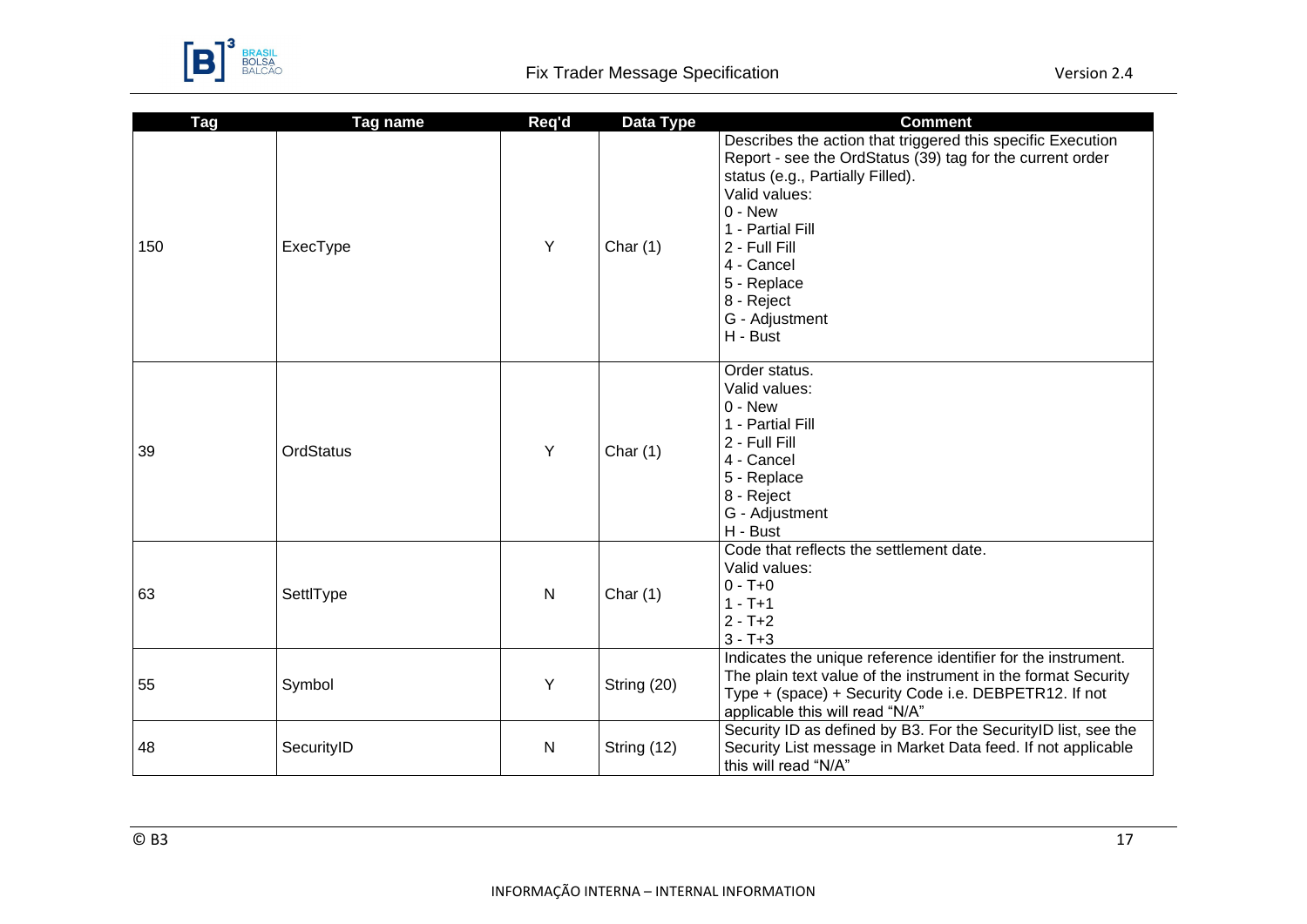

| <b>Tag</b> | Req'd<br>Data Type<br>Tag name |              |                             | <b>Comment</b>                                                                                                                                                                                         |  |
|------------|--------------------------------|--------------|-----------------------------|--------------------------------------------------------------------------------------------------------------------------------------------------------------------------------------------------------|--|
| 22         | SecurityIDSource               | N            | String (1)                  | Conditionally required if the SecurityID field is set.<br>Valid values:<br>8 - Exchange Symbol                                                                                                         |  |
| 236        | Yield                          | $\mathsf{N}$ | Percentage                  | (Will be reported as decimal percentage) Yield to Maturity                                                                                                                                             |  |
| 54         | Side                           | Y            | Char $(1)$                  | Side of order.<br>Valid values:<br>$1 - Buy$<br>2 - Sell                                                                                                                                               |  |
| 38         | OrderQty                       | Y            | Qty (15)                    | Quantity ordered.                                                                                                                                                                                      |  |
| 40         | OrdType                        | Y            | Char $(1)$                  | Conditionally required when ExecType != 8 (Reject) or<br>ExecType != H (Trade bust).<br>Valid values:<br>2 - Limit                                                                                     |  |
| 423        | PriceType                      | Y            | Int                         | Required for bonds, qualifies the (44) Price field by type.<br>2 - Per Unit<br>6 - Spread<br>9 - Yield                                                                                                 |  |
| 44         | Price                          | Y            | Price (20)                  | The price associated with the order. For a Bond, will<br>correspond to the price net commission. Will not be sent for a<br>Bond entered with a Yield, for which the Price has yet to be<br>calculated. |  |
| 32         | LastQty                        | $\mathsf{N}$ | Qty(9)                      | Quantity of shares bought/sold on this (last) fill. Conditionally<br>required when $ExecType = F$ (Trade).                                                                                             |  |
| 151        | LeavesQty                      | Y            | Qty(9)                      | Quantity of shares open for further execution, or unexecuted.<br>LeavesQty = OrderQty - CumQty.                                                                                                        |  |
| 14         | CumQty                         | Υ            | Qty(9)                      | Total number of shares or contracts filled.                                                                                                                                                            |  |
| 6          | AvgPx                          | Y            | Price (1)                   | Average price of all fills up to the point the message is<br>received.                                                                                                                                 |  |
| 60         | TransactTime                   | ${\sf N}$    | <b>UTCTimestamp</b><br>(21) | Time of execution/order creation; expressed in UTC.                                                                                                                                                    |  |
| 58         | Text                           | $\mathsf{N}$ | <b>String (250)</b>         | Free format text string.                                                                                                                                                                               |  |
| 9139       | OriginatorUserId               | Υ            | String                      | The authorized trader username to assign the order to. If the<br>order is submitted through an intermediator, the value must<br>correspond to the end-user's trader username.                          |  |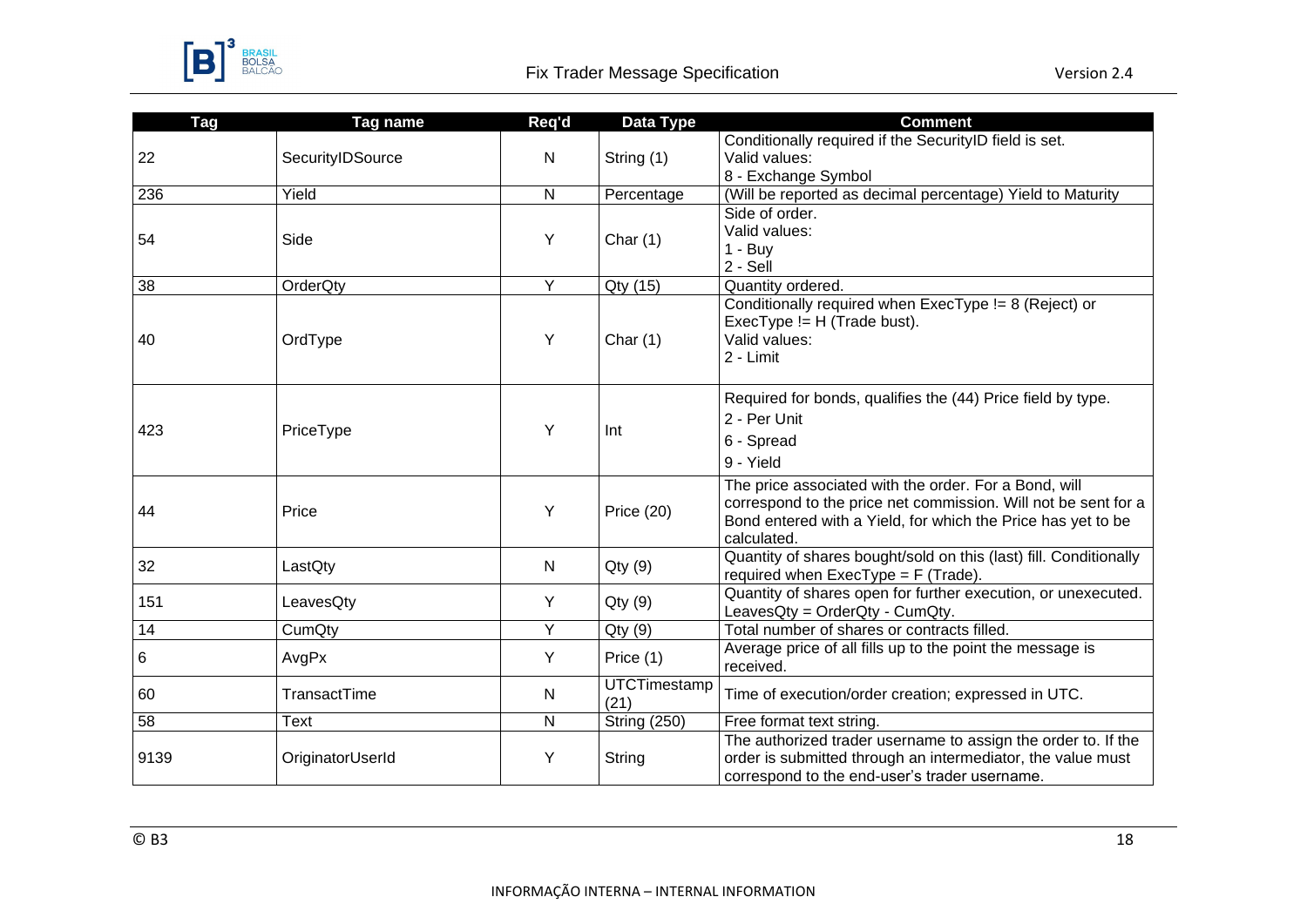

| Tag                        | Taq name | Reg'd | Data Type   | <b>Comment</b>                                                                                                         |  |  |
|----------------------------|----------|-------|-------------|------------------------------------------------------------------------------------------------------------------------|--|--|
| 548                        | CrossID  | Ν     | String (20) | I Identifier for the cross order. Must be unique during a given<br>trading day.                                        |  |  |
| 828                        | TrdType  | N     | Int(1)      | Type of Trade for cross order.<br>l Valid values:<br>0 - Regular Voice<br>1 - Prime Broker Voice<br>3 - Funds Transfer |  |  |
| [Standard Message Trailer] |          |       |             |                                                                                                                        |  |  |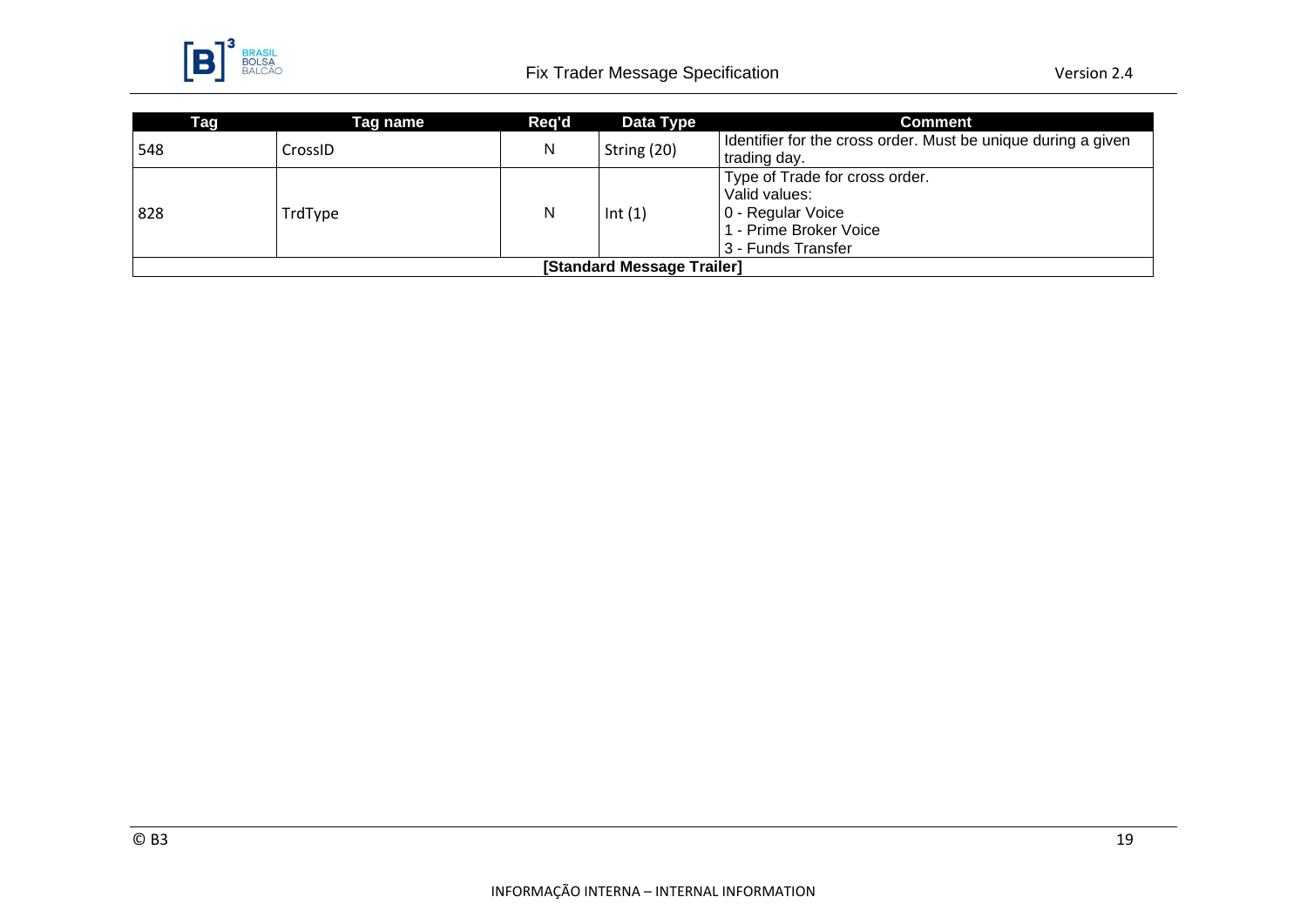

# **4.9. OrderCancelReplaceRequest (35=G)**

| <b>Tag</b> | Tag name                  | Req'd | Data Type   | <b>Comment</b>                                                                                                                                                                   |  |  |  |  |  |  |
|------------|---------------------------|-------|-------------|----------------------------------------------------------------------------------------------------------------------------------------------------------------------------------|--|--|--|--|--|--|
|            | [Standard Message Header] |       |             |                                                                                                                                                                                  |  |  |  |  |  |  |
| 11         | ClOrdID                   | Y     | String      | Unique ID of replacement order as assigned by the<br>institution. This field can be up to 20 Char (1)s.                                                                          |  |  |  |  |  |  |
| 41         | OrigClOrdID               | Y     | String      | ClOrdID of the order being amended. The Side and<br>Symbol of the order referenced by this field must be<br>consistent with the values contained in this message.                |  |  |  |  |  |  |
| 54         | Side                      | Y     | Char $(1)$  | Indicates the side.<br>$1 - Bid$<br>2 - Offer                                                                                                                                    |  |  |  |  |  |  |
| 40         | OrdType                   | Υ     | Char $(1)$  | Conditionally required when ExecType != 8 (Reject) or<br>ExecType != H (Trade bust).<br>Valid values:<br>2 - Limit                                                               |  |  |  |  |  |  |
| 38         | OrderQty                  | Y     | Qty (15)    | Quantity ordered.                                                                                                                                                                |  |  |  |  |  |  |
| 9139       | OriginatorUserId          | Y     | String (20) | The authorized trader username to assign the order to.<br>If the order is submitted through an intermediator, the<br>value must correspond to the end-user's trader<br>username. |  |  |  |  |  |  |
| 21         | HandlInst                 | N     | Char $(1)$  | Instructions for order handling on Broker trading floor                                                                                                                          |  |  |  |  |  |  |
| 423        | PriceType                 | N     | Int         | Required for bonds, qualifies the (44) Price field by<br>type.<br>2 - Units<br>6 - Spread<br>9 - Yield                                                                           |  |  |  |  |  |  |
| 44         | Price                     | N     | Price       | Unit price, percentage, or yield value. Price denotes<br>display price on Prime Broker Routed orders                                                                             |  |  |  |  |  |  |
| 662        | <b>BenchmarkPrice</b>     | N     | Price       | For a bond, the price of the benchmark.                                                                                                                                          |  |  |  |  |  |  |
| 663        | BenchmarkPriceType        | N     | Int         | Required when (662) BenchmarkPrice is supplied,<br>qualifies the price by type.<br>2 - Units<br>9 - Yield                                                                        |  |  |  |  |  |  |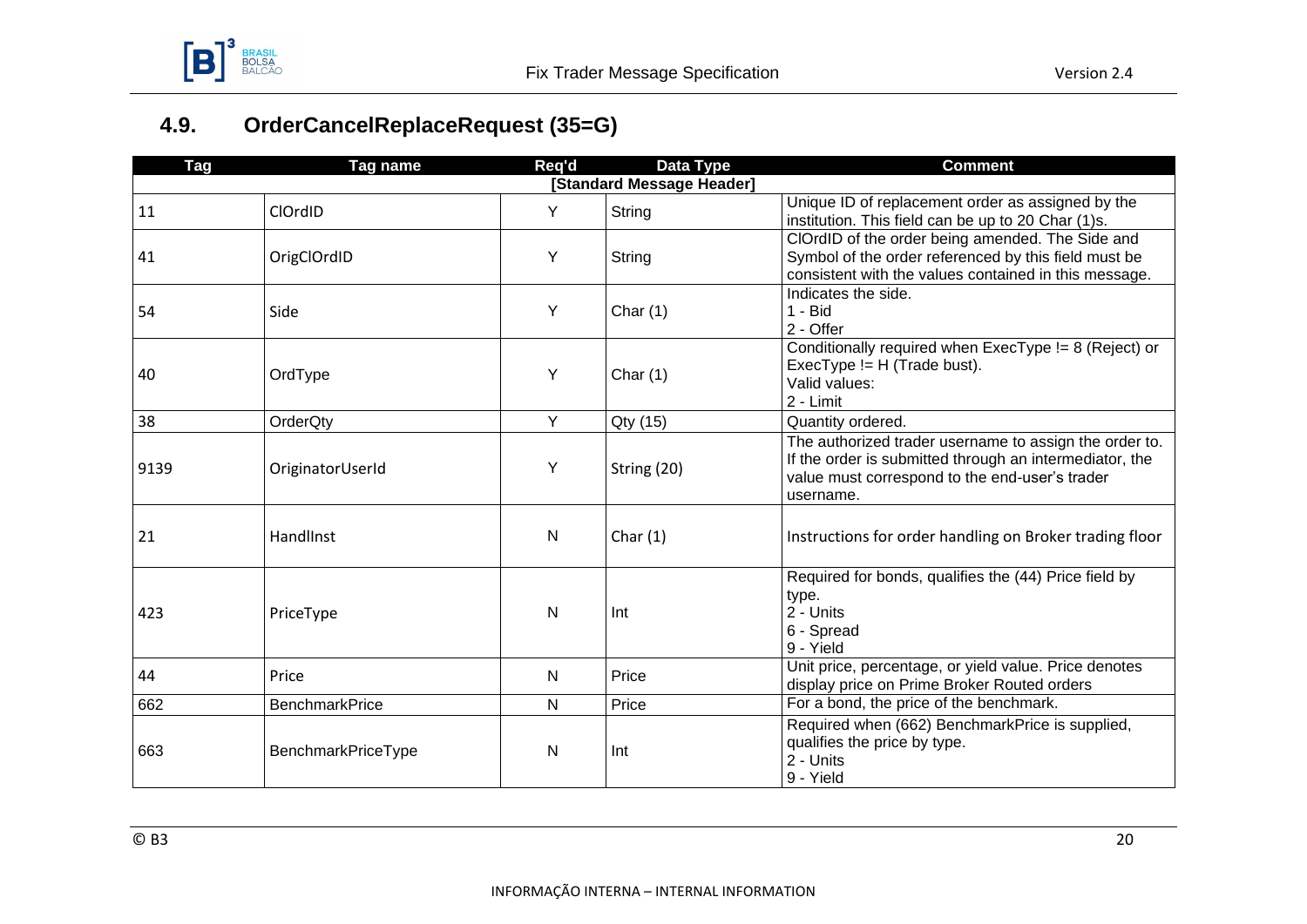

| Tag  | Tag name             | Req'd | <b>Data Type</b>  | <b>Comment</b>                                                                                                                                                                                                                                                                                                                                                                                                                                                |
|------|----------------------|-------|-------------------|---------------------------------------------------------------------------------------------------------------------------------------------------------------------------------------------------------------------------------------------------------------------------------------------------------------------------------------------------------------------------------------------------------------------------------------------------------------|
| 210  | MaxShow              | N     | Qty               | For iceberg orders, this contains the default size shown<br>to the market for the given instrument. When used this<br>field must equal the value of (9807) CXDefAmount in<br>the instrument's Security Definition. When specifying<br>this value, the value specified in the (38) OrderQty field<br>should be total order size. For standard orders, this<br>field should not be specified - the order size shown to<br>the market is that given in OrderQty. |
| 37   | OrderID              | N     | String (20)       | Unique identifier assigned by the exchange.<br>Uniqueness is guaranteed within a single trading<br>day/instrument. Value is "0" if order is rejected.                                                                                                                                                                                                                                                                                                         |
| 117  | QuotelD              | N     | String            | To create an order from the RFQ process                                                                                                                                                                                                                                                                                                                                                                                                                       |
| 9882 | CXStreamingPriceType | N     | Char $(1)$        | Reserved for future use.                                                                                                                                                                                                                                                                                                                                                                                                                                      |
| 126  | ExpireTime           | N     | UTCTimestamp (21) | Designates a time the market shall cancel the order, if<br>unfilled.                                                                                                                                                                                                                                                                                                                                                                                          |
| 59   | <b>TimeInForce</b>   | N     | Char $(1)$        | Specifies how long the order remains in effect.<br>Absence of this field is interpreted as (0) Day. To<br>aggress a (S) Quote based on a (R) QuoteRequest, the<br>value must be (4) Fill or Kill.<br>$0 - Day$<br>1 - Good till cancel<br>3 - Immediate or Cancel                                                                                                                                                                                             |
| 9860 | <b>CXVCID</b>        | N     | String            | Reserved for future use.                                                                                                                                                                                                                                                                                                                                                                                                                                      |
| 439  | ClearingFirm         | N     | String            | Firm that will clear the trade. Used if different from the<br>executing firm.                                                                                                                                                                                                                                                                                                                                                                                 |
| 440  | ClearingAccount      | N     | String            | Supplemental accounting information forwarded to<br>clearing house/firm.                                                                                                                                                                                                                                                                                                                                                                                      |
| 60   | TransactTime         | N     | UTCTimestamp (21) | Time of execution/order creation; expressed in UTC.                                                                                                                                                                                                                                                                                                                                                                                                           |
| 122  | OrigSendingTime      | N     | UTCTimestamp (21) | Original time of message transmission (always<br>expressed in UTC (Universal Time Coordinated, also<br>known as "GMT") when transmitting orders as the<br>result of a resend request.                                                                                                                                                                                                                                                                         |
| 52   | SendingTime          | N.    | UTCTimestamp (21) | Expressed in UTC (Universal Time Coordinated)                                                                                                                                                                                                                                                                                                                                                                                                                 |
| 9903 | <b>CXSelfTrade</b>   | N     | Boolean (1)       | Qualifies an order as eligible for trading with self. The<br>default value when unsupplied is False.                                                                                                                                                                                                                                                                                                                                                          |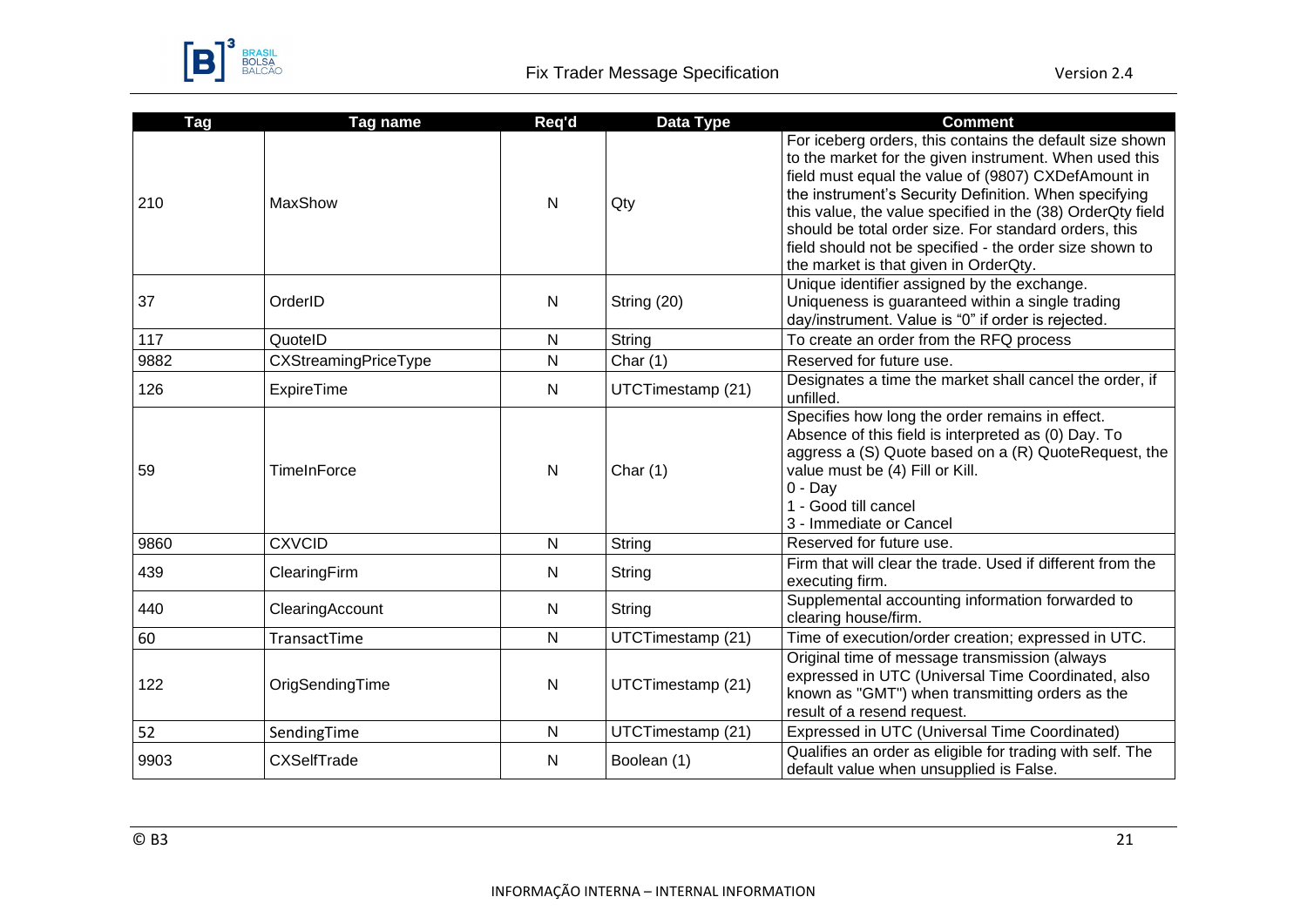

| Tag   | Tag name                     | Req'd | Data Type   | <b>Comment</b>                                                                                                                                                                                                                                                          |  |  |  |  |
|-------|------------------------------|-------|-------------|-------------------------------------------------------------------------------------------------------------------------------------------------------------------------------------------------------------------------------------------------------------------------|--|--|--|--|
| 9905  | <b>CXHiddenOrder</b>         | N     | Boolean (1) | Qualifies an order as public or hidden. The default<br>value when unsupplied is False.<br>False - Public Order<br>True - Undisclosed/Hidden Order                                                                                                                       |  |  |  |  |
| 48    | SecurityID                   | N     | String      | The reference identifier for the instrument.                                                                                                                                                                                                                            |  |  |  |  |
| 22    | SecurityIDSource             | N     | String (1)  | Conditionally required if the SecurityID field is set.<br>Valid values:<br>8 - Exchange Symbol                                                                                                                                                                          |  |  |  |  |
| 35540 | <b>AnchorPriceCheck</b><br>N |       | Boolean (1) | Flag to check when the bid/offer exceeds the warning<br>range or the anchor yield/price, rejecting the order if<br>range is checked and exceeded. The default value<br>when unsupplied is False (Skips checking).<br>False - Skips checking<br>True - Performs checking |  |  |  |  |
|       | [Standard Message Trailer]   |       |             |                                                                                                                                                                                                                                                                         |  |  |  |  |

## <span id="page-21-0"></span>**4.10. NewOrderCross (35=s)**

| Tag | Tag name            | Reg'd | Data Type                 | <b>Comment</b>                                                                                                                                                                                    |
|-----|---------------------|-------|---------------------------|---------------------------------------------------------------------------------------------------------------------------------------------------------------------------------------------------|
|     |                     |       | [Standard Message Header] |                                                                                                                                                                                                   |
| 548 | CrossID             | Υ     | String (38)               | Identifier for a cross order. Must be unique<br>during a given trading day.                                                                                                                       |
| 549 | CrossType           | Υ     | Int $(1)$                 | Type of cross being submitted to a market.<br>Valid values:<br>- Cross Trade Which Is Executed Completely.<br>Both sides are treated in the same manner.<br>This is equivalent to an All or None. |
| 550 | CrossPrioritization | N     | Char $(1)$                | Indicates if one side or the other of a cross order<br>should be prioritized.<br>Valid values:<br>0 - None<br>- Buy side is prioritized<br>2 - Sell side is prioritized                           |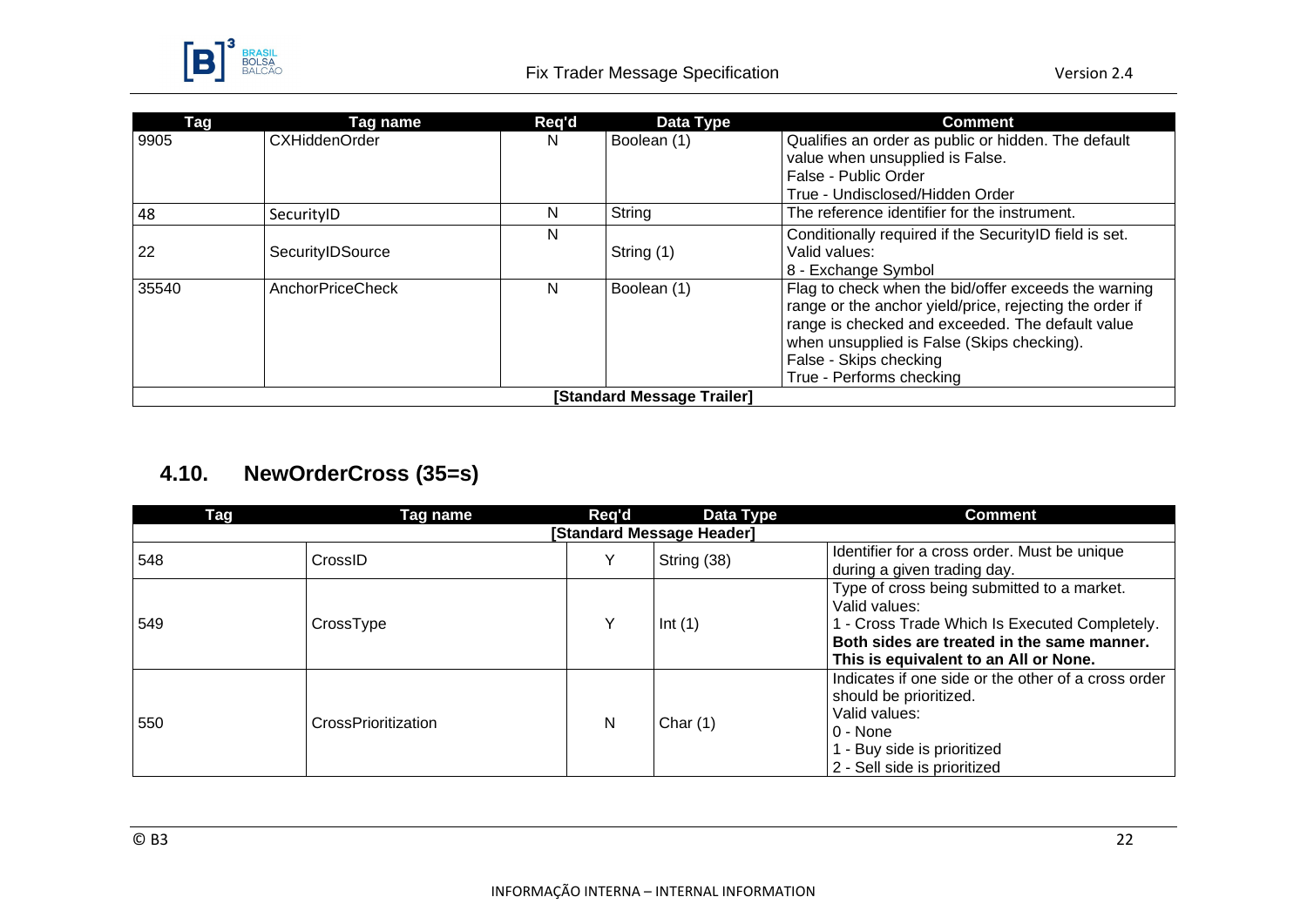

|               |               | Tag | <b>Tag name</b> | Req'd     | <b>Data Type</b> | <b>Comment</b>                                                                                                                                     |
|---------------|---------------|-----|-----------------|-----------|------------------|----------------------------------------------------------------------------------------------------------------------------------------------------|
| 828           |               |     | TrdType         | ${\sf N}$ | Int $(1)$        | Type of Trade<br>Valid values:<br>0 - Regular Voice<br>1 - Prime Broker Voice<br>3 - Funds Transfer                                                |
| 552           |               |     | <b>NoSides</b>  | Y         | NumInGroup (2)   | Number of Side (54) repeating group instances.<br>Must be always 2 (both sides)                                                                    |
| $\rightarrow$ | 54            |     | Side            | Y         | Char $(1)$       | Side of order.<br>Valid values:<br>$1 - Buy$<br>2 - Sell                                                                                           |
| $\rightarrow$ | 11            |     | <b>ClOrdID</b>  | Y         | String (38)      | Unique identifier of the order as assigned by the<br>market participant.                                                                           |
| →             | 423           |     | PriceType       | Y         | Int $(5)$        | Conditionally required for bonds, qualifies the<br>Price (44) by type.<br>Valid values:<br>2 - Units<br>6 - Spread<br>9 - Yield                    |
| $\rightarrow$ | 44            |     | Price           | Y         | Price (2)        | Indicates the order price.                                                                                                                         |
| $\rightarrow$ | 453           |     | NoPartyIDs      | Y         | NumInGroup (2)   | Repeating group below should contain unique<br>combinations of PartyID, PartyIDSource, and<br>PartyRole.                                           |
| →             | $\rightarrow$ | 448 | PartyID         | Y         | String (50)      | Used to identify source of PartyID. Conditionally<br>required if NoPartyID > 0.<br>The legal entity representing one side of the<br>trade.         |
| →             | $\rightarrow$ | 447 | PartyIDSource   | Y         | Char $(1)$       | Identifies class or source of the PartyID (448)<br>value. Conditionally required if NoPartyID > 0.<br>Valid values:<br>D - Proprietary Custom Code |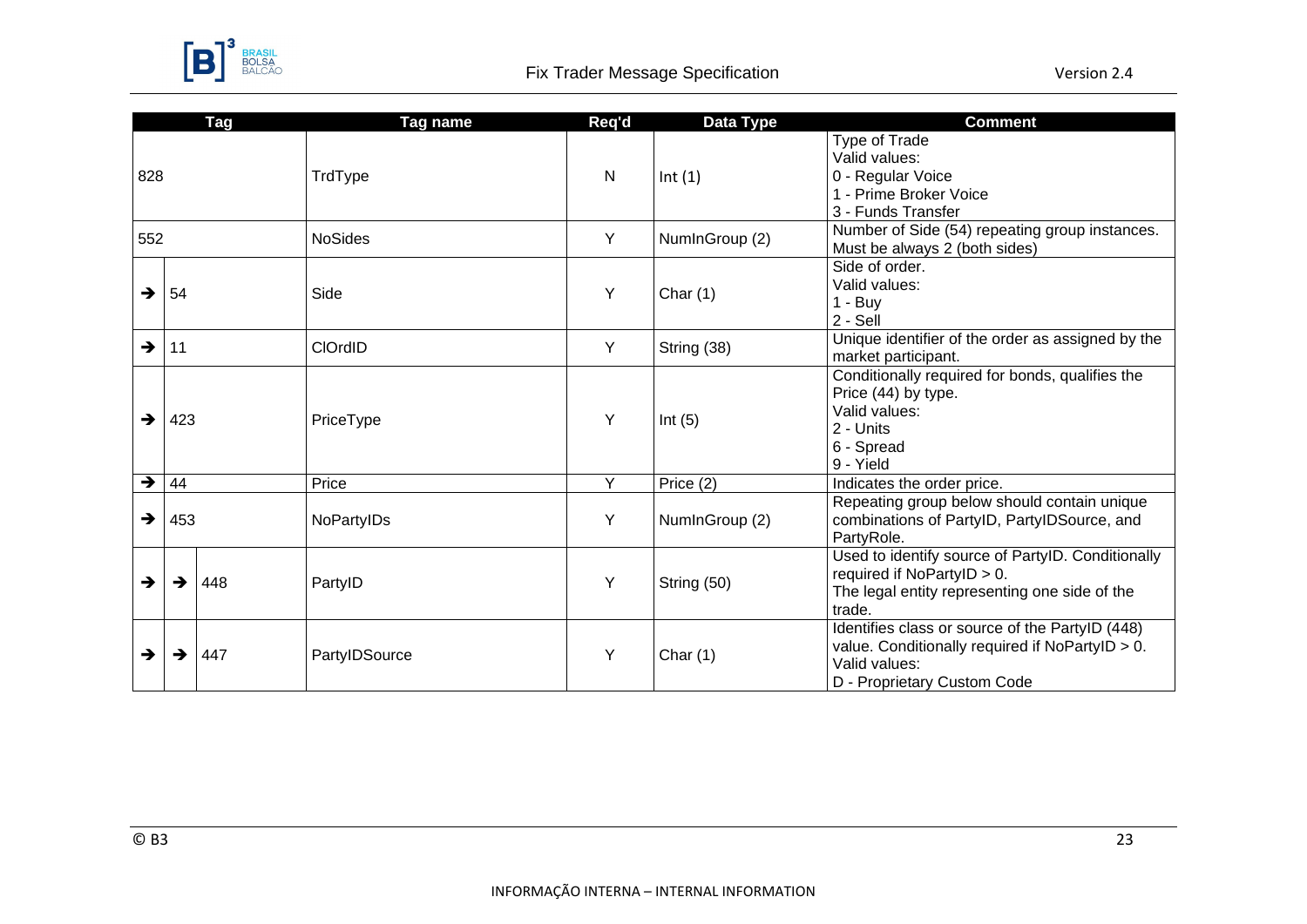

|               |               | Tag           |     | <b>Tag name</b>  | Req'd     | Data Type      | <b>Comment</b>                                                                                                                                                                                                          |
|---------------|---------------|---------------|-----|------------------|-----------|----------------|-------------------------------------------------------------------------------------------------------------------------------------------------------------------------------------------------------------------------|
| $\rightarrow$ | $\rightarrow$ | 452           |     | PartyRole        | Y         | Int $(5)$      | Identifies the type or role of the PartyID (448)<br>specified. Conditionally required if NoPartyID ><br>0<br>Valid values:<br>1 - Executing Broker (Prime Broker)<br>24 - Allocation Entity<br>27 - Counterparty Entity |
| $\rightarrow$ | →             | 802           |     | NoPartySubIDs    | ${\sf N}$ | NumInGroup (2) | Number of PartySubID fields values.<br>Valid values:                                                                                                                                                                    |
| →             | $\rightarrow$ | $\rightarrow$ | 523 | PartySubID       | N         | String (20)    | User who is registered in the Trader platform<br>and is assigned the trade.                                                                                                                                             |
| →             | →             | $\rightarrow$ | 803 | PartySubIDType   | N         | Int $(5)$      | Type of PartySubID (523) value.<br>Valid values:<br>2 - Person (Trader Name)                                                                                                                                            |
| 9139          |               |               |     | OriginatorUserId | Υ         | String (20)    | The authorized trader username to assign the<br>order to. If the order is submitted through an<br>intermediator, the value must correspond to the<br>end-user's trader username.                                        |
| 63            |               |               |     | SettlType        | N         | Char $(1)$     | Code that reflects the settlement date.<br>Valid values:<br>$0 - T + 0$<br>$1 - T + 1$<br>$2 - T + 2$<br>$3 - T + 3$                                                                                                    |
| 48            |               |               |     | SecurityID       | Y         | String (20)    | Security ID as defined by B3. For the SecurityID<br>list, see the Security List message in Market<br>Data feed.<br>The reference identifier for the instrument.                                                         |
| 22            |               |               |     | SecurityIDSource | Y         | String (1)     | Conditionally required if the SecurityID field is<br>set.<br>Valid values:<br>8 - Exchange Symbol                                                                                                                       |
| 38            |               |               |     | OrderQty         | Y         | Qty (15)       | Quantity ordered.                                                                                                                                                                                                       |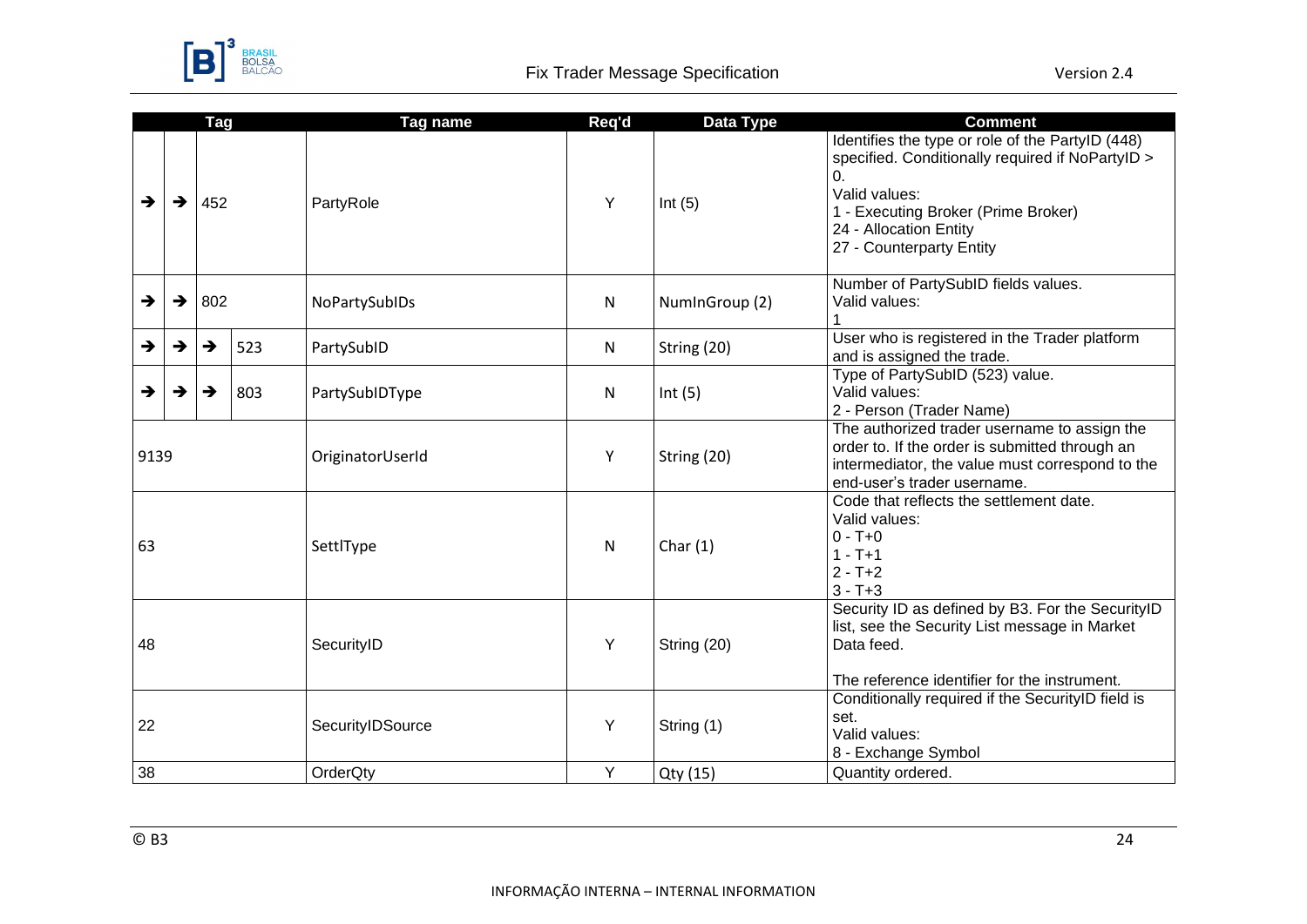

| Tag                        | Tag name     | Req'd        | Data Type         | <b>Comment</b>                                         |  |  |
|----------------------------|--------------|--------------|-------------------|--------------------------------------------------------|--|--|
| -40                        | OrdType      | N            | Char $(1)$        | Order type.<br>Valid values:<br>2 - Limit              |  |  |
| 60                         | TransactTime | $\checkmark$ | UTCTimestamp (21) | Time of execution/order creation; expressed in<br>UTC. |  |  |
| [Standard Message Trailer] |              |              |                   |                                                        |  |  |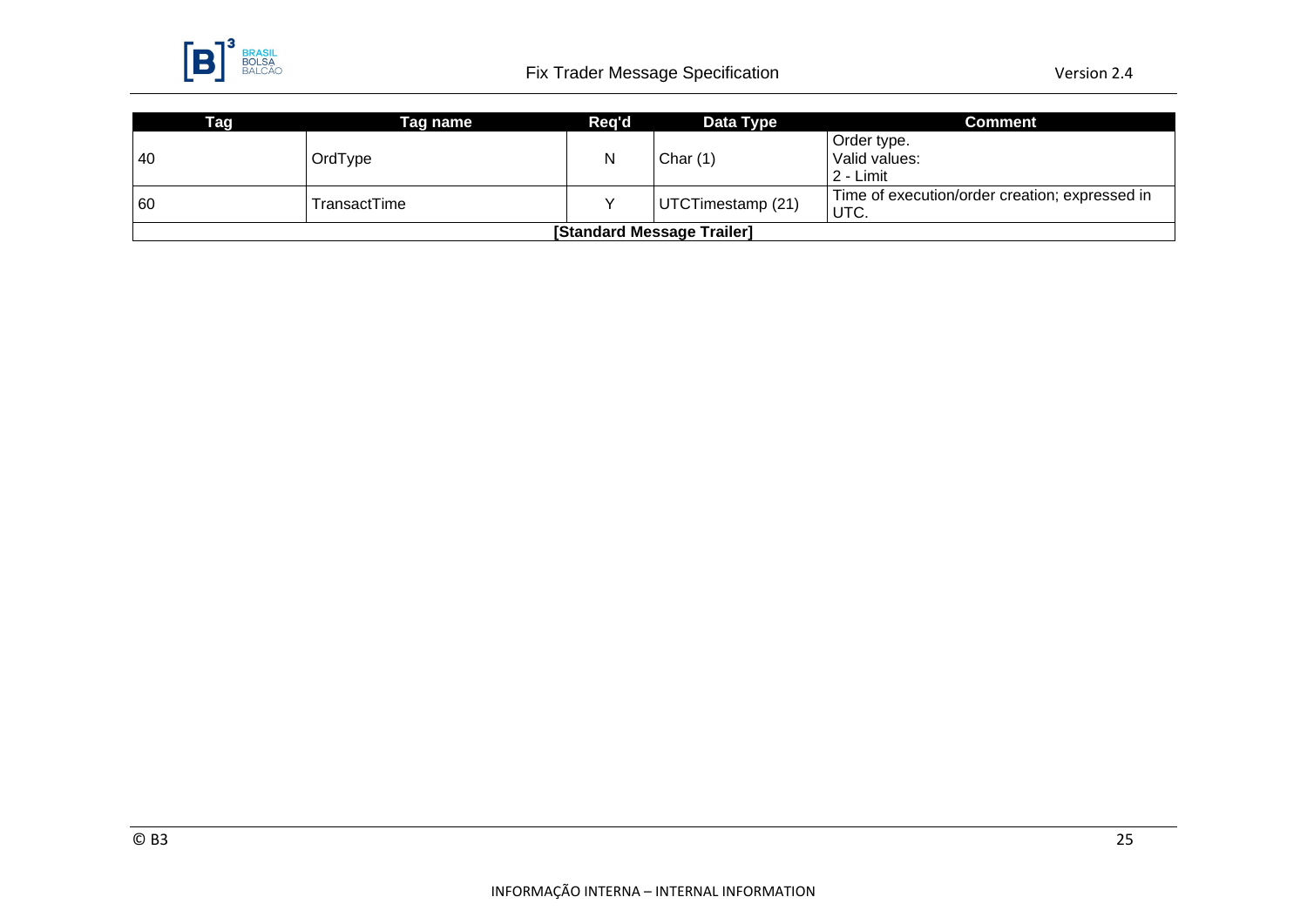

## <span id="page-25-0"></span>**4.11. SecurityList (35=y)**

| <b>Tag</b> |                           | Tag name              | Req'd | Data Type        | Comment                                                                                                                                                                                                                               |  |  |  |  |
|------------|---------------------------|-----------------------|-------|------------------|---------------------------------------------------------------------------------------------------------------------------------------------------------------------------------------------------------------------------------------|--|--|--|--|
|            | [Standard Message Header] |                       |       |                  |                                                                                                                                                                                                                                       |  |  |  |  |
| 320        |                           | SecurityReqID         | Y     | String           | The request ID that this security list corresponds<br>to. If the Security Definition is being sent due to<br>an intraday update this field will read "update."<br>See Intraday Updates for more information.                          |  |  |  |  |
| 322        |                           | SecurityResponseID    | Y     | String           | Identifier of the Security List message.                                                                                                                                                                                              |  |  |  |  |
| 560        |                           | SecurityRequestResult | Y     | String           | Result of the Security Request identified by the<br>SecurityReqID.                                                                                                                                                                    |  |  |  |  |
| 460        |                           | Product               | Y     | Int              | 3 - Corporate<br>6 - Government                                                                                                                                                                                                       |  |  |  |  |
| 393        |                           | TotNoRelatedSym       | Y     | Int              | Indicates total number of instruments being sent<br>for the given request.                                                                                                                                                            |  |  |  |  |
| 893        |                           | LastFragment          | Y     | Boolean (1)      | Indicates the last fragment with a 'Y'                                                                                                                                                                                                |  |  |  |  |
| 146        |                           | NoRelatedSym          | Y     | NumInGroup       | Number of repeating symbols in this message                                                                                                                                                                                           |  |  |  |  |
| →          | 55                        | Symbol                | Y     | String (20)      | Indicates the unique reference identifier for the<br>instrument.<br>The plain text value of the instrument in the<br>format Security Type + (space) + Security Code<br>i.e., DEBPETR12. If not applicable this will read<br>" $N/A$ " |  |  |  |  |
| →          | 48                        | SecurityID            | Y     | String           | The platform reference identifier for the<br>instrument.                                                                                                                                                                              |  |  |  |  |
| →          | 22                        | SecurityIDSource      | Y     | String           | Will be equal to $8 =$ Market Symbol                                                                                                                                                                                                  |  |  |  |  |
|            | 107                       | <b>SecurityDesc</b>   | Y     | String           | Contains the ticker for Government Bonds<br><b>DEB</b> for Corporate Bonds                                                                                                                                                            |  |  |  |  |
| →          | 9844                      | <b>CXMaturity</b>     | N     | LocalMktDate (8) | <b>Instrument maturity date.</b>                                                                                                                                                                                                      |  |  |  |  |
|            |                           | LCX Fields            |       |                  | Various fields containing CX data Custom Fields                                                                                                                                                                                       |  |  |  |  |
| →          | 9899                      | CXClearinghouse       | Y     | String           | Defines for which clearinghouse the instrument is<br>available. Currently, uncleared instruments may<br>carry the values "N" or "B".<br>N - None                                                                                      |  |  |  |  |
| →          | 9801                      | CXRefType             | Y     | Char $(1)$       | The code for the instrument type.<br>B - Bond<br>F - DI Futures                                                                                                                                                                       |  |  |  |  |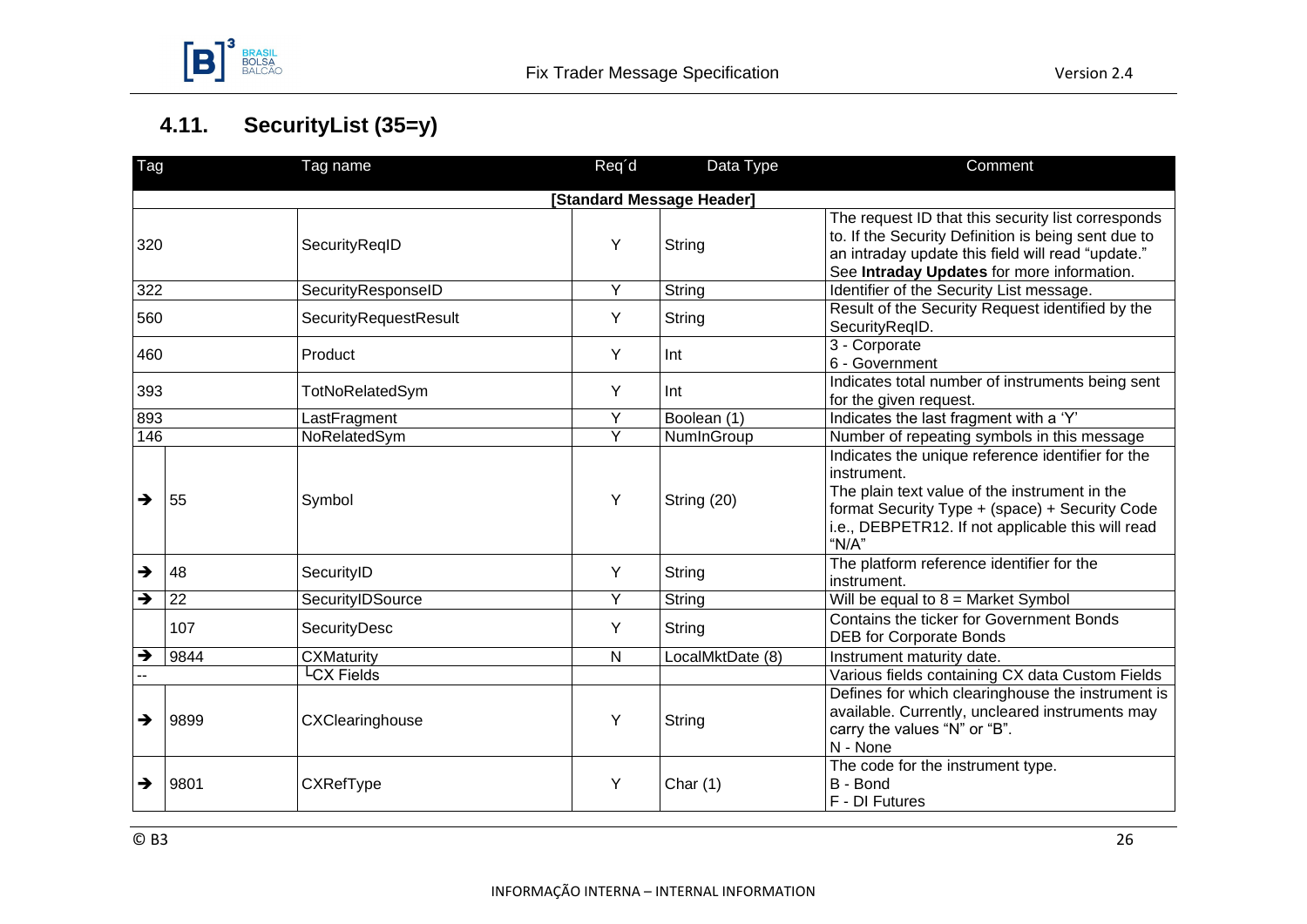

| Tag                      |      | Tag name                 | Req'd          | Data Type     | Comment                                                                                                                                                                                                                                                                                                                                                                                                                                                                         |
|--------------------------|------|--------------------------|----------------|---------------|---------------------------------------------------------------------------------------------------------------------------------------------------------------------------------------------------------------------------------------------------------------------------------------------------------------------------------------------------------------------------------------------------------------------------------------------------------------------------------|
| $\rightarrow$            | 9802 | CXTradingSector          | Y              | String        | If set requests all securities for this CX Trading<br>Sector. Contains the mnemonic for the trading<br>sector.<br><b>BZD - Brazilian Bonds</b><br>CBO - Crédito de descarbonização<br>CSD - Casadas<br>DDI - % de DI<br>DIS - DI + Spread<br>DPU - Debêntures PU<br>IDI - Indexado Inflação<br>PFA - Prefixado<br>PIC - Públicos Inflação Curtos<br>PIL - Públicos Inflação Longos<br>PPC - Públicos LTN<br>PPL - Públicos NTNF<br>PUP - Públicos Pós<br>TTI - Títulos Inativos |
| $\rightarrow$            | 9803 | <b>CXRefName</b>         | Y              | String        | The readable name of the instrument.                                                                                                                                                                                                                                                                                                                                                                                                                                            |
| ₹                        | 9804 | <b>CXCcy</b>             | Y              | String        | The currency.                                                                                                                                                                                                                                                                                                                                                                                                                                                                   |
| ₹                        | 9805 | <b>CXIsPartialFill</b>   | $\overline{Y}$ | Boolean $(1)$ | Defines if an instrument supports partial fills.                                                                                                                                                                                                                                                                                                                                                                                                                                |
| ₹                        | 9806 | CXIsIceberg              | $\overline{Y}$ | Boolean (1)   | Defines if an instrument supports iceberg orders.                                                                                                                                                                                                                                                                                                                                                                                                                               |
| →                        | 9889 | <b>CXIsCleared</b>       | Y              | Boolean (1)   | Defines if an instrument is subject to credit-limit<br>checks for clearing. This field is not currently<br>used in Production.                                                                                                                                                                                                                                                                                                                                                  |
| $\rightarrow$            | 9887 | <b>CXSizePerUnit</b>     | Y              | Amt           | Specifies a multiplier for how an instrument's size<br>is quoted. For example, a lot size (for bonds) or a<br>notional multiplier (for CDS).<br>0- Not Applicable                                                                                                                                                                                                                                                                                                               |
| →                        | 9926 | <b>CXTradesOnRisk</b>    | Y              | Boolean (1)   | Indicates if the instrument's designation for (54)<br>Side is Protection (N) or Risk (Y). For bonds,<br>value will always be 'N'.<br>N - Protection<br>Y - Risk                                                                                                                                                                                                                                                                                                                 |
| $\rightarrow$            | 9807 | <b>CXDefAmount</b>       | Y              | Float         | Default size of orders for an instrument.                                                                                                                                                                                                                                                                                                                                                                                                                                       |
| $\rightarrow$            | 9878 | CXValidAmountsMin        | Y              | Amt           | The minimum trading quantity.                                                                                                                                                                                                                                                                                                                                                                                                                                                   |
| $\overline{\rightarrow}$ | 9879 | <b>CXValidAmountsMax</b> | Y              | Amt           | The maximum trading quantity.                                                                                                                                                                                                                                                                                                                                                                                                                                                   |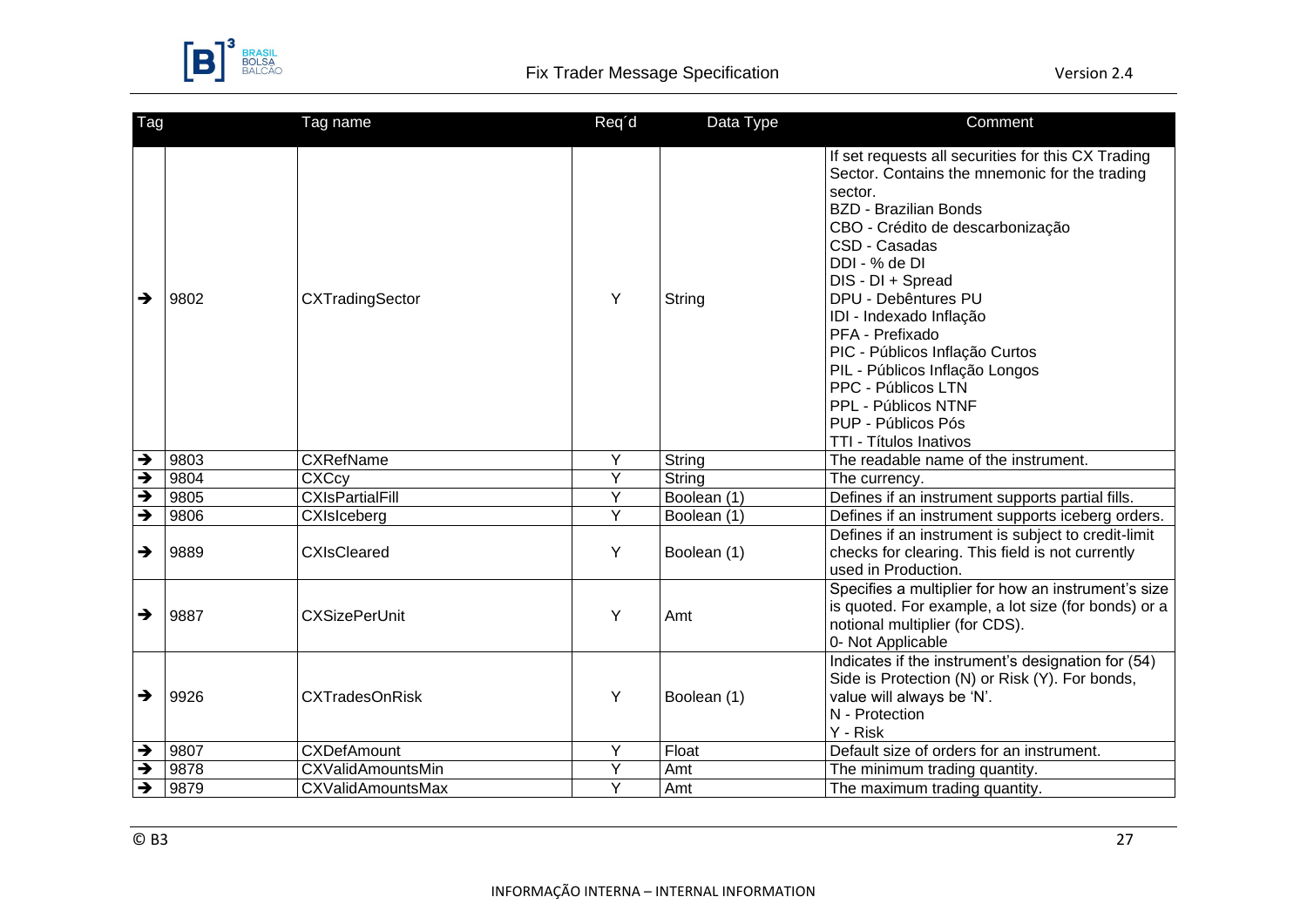

| Tag |      | Tag name                    | Req'd | Data Type   | Comment                                                                                                                                                                                                                                                                                           |
|-----|------|-----------------------------|-------|-------------|---------------------------------------------------------------------------------------------------------------------------------------------------------------------------------------------------------------------------------------------------------------------------------------------------|
| →   | 9906 | CXValidAmountsIncr          | Y     | Amt         | Specifies the increment in standard trade size.<br>For example, a credit with a minimum Amount of<br>25 can trade at 25mm, 50mm, 75mm, and so on<br>to the maximum Amount.                                                                                                                        |
| →   | 9880 | <b>CXVCValidAmountsMin</b>  | N     | Amt         | The minimum trading quantity for Volume<br>Clearing.                                                                                                                                                                                                                                              |
| →   | 9881 | <b>CXVCValidAmountsMax</b>  | N     | Amt         | The maximum trading quantity for Volume<br>Clearing.                                                                                                                                                                                                                                              |
| →   | 9907 | <b>CXVCValidAmountsIncr</b> | N     | Amt         | Specifies the increment in standard trade size for<br>Volume Clearing. For example, a credit with a<br>minimum Amount of 25 can trade at 25mm,<br>50mm, 75mm, and so on to the maximum<br>Amount.                                                                                                 |
| →   | 9810 | <b>CXIsVC</b>               | Y     | Boolean (1) | Denotes if the finalized execution was involved<br>with the VC session and should be rolled into one<br>trade for purposes of post-trade reconciliation. All<br>values of True should be rolled into one trade. All<br>values of False should be considered distinct<br>trades.                   |
| →   | 9811 | <b>CXPriceInc</b>           | Y     | Float       | Defines the minimum (and multiple) pricing<br>increment supported for an instrument. Switches,<br>Bonds, and Tranches support negative prices. All<br>other product types will reject negative prices.                                                                                            |
| →   | 9910 | CXBlockTradeMinNotional     | Y     | Float       | For a given instrument specified on the (d)<br>Security Definition, specifies the minimum<br>notional size necessary to submit an off-facility<br>(block) trade. Instruments which do not allow a<br>block trade will carry the value "-1".                                                       |
| →   | 9812 | <b>CXQuoteStyle</b>         | Y     | String      | Defines how an instrument is quoted. Please find<br>the following descriptions of the most used quote<br>styles. Other quote styles are only used in<br>specific trading scenarios:<br><b>BPS - Basis Points</b><br>CSH - Cash<br>IGP - Percent IGTranche<br>IGB - BPS_IGTranche<br>PER - Percent |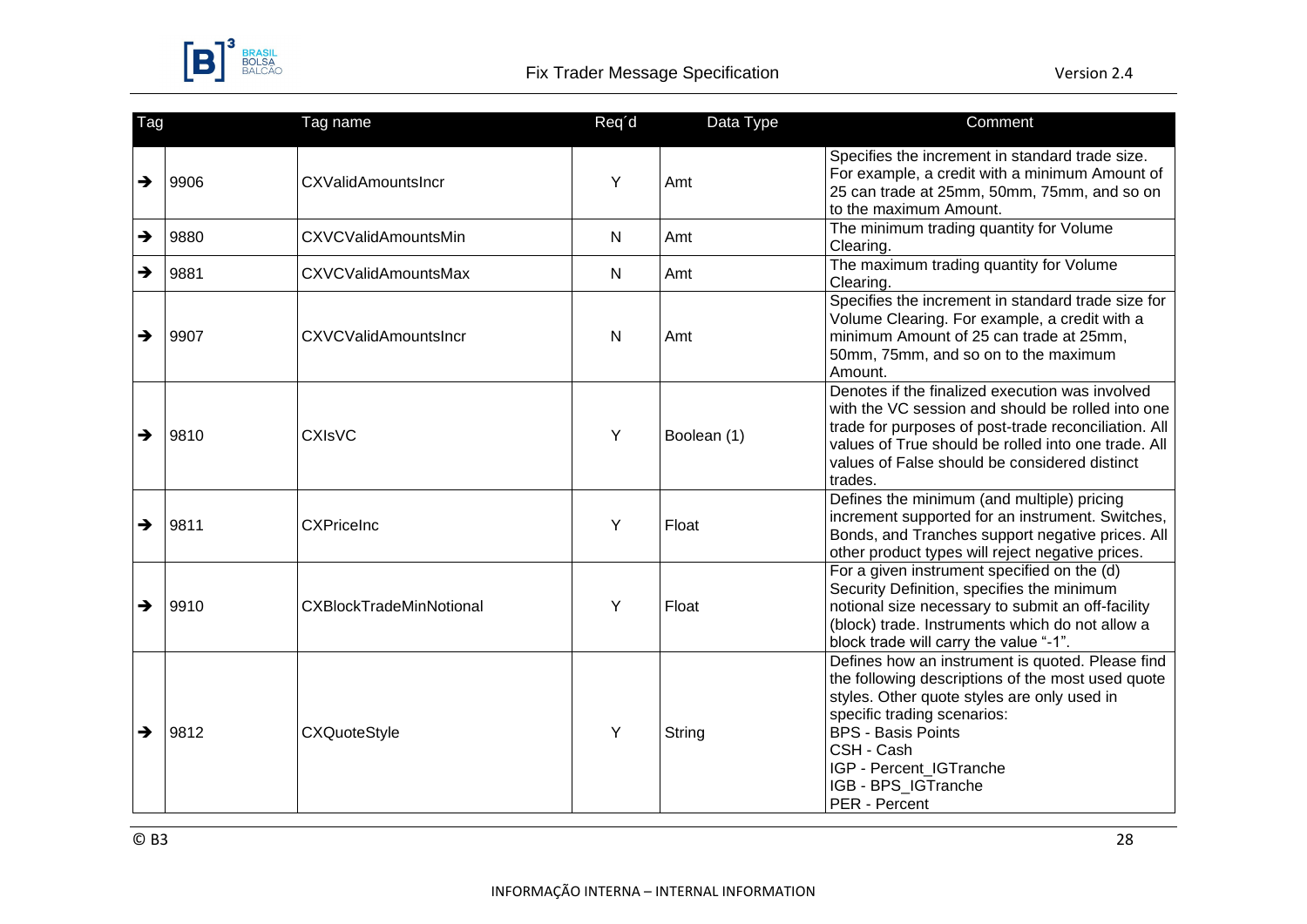

| Tag |      | Tag name              | Req'd        | Data Type   | Comment                                                                                                                                                                                                                                                                                                       |
|-----|------|-----------------------|--------------|-------------|---------------------------------------------------------------------------------------------------------------------------------------------------------------------------------------------------------------------------------------------------------------------------------------------------------------|
|     |      |                       |              |             | <b>PRC</b> - Price<br>SNC - Standard<br>YLD - Yield                                                                                                                                                                                                                                                           |
| →   | 9813 | <b>CXInverseMkt</b>   | Y            | Boolean (1) | Defines if an instrument utilizes reverse markets<br>(e.g., bids higher than offers). This is typical of<br>bonds.                                                                                                                                                                                            |
| →   | 9830 | <b>CXISIN</b>         | N            | String      | For a bond, the ISIN.                                                                                                                                                                                                                                                                                         |
| →   | 9840 | <b>CXCusip</b>        | N            | String      | For a bond, the CUSIP.                                                                                                                                                                                                                                                                                        |
| →   | 9841 | <b>CXTicker</b>       | N            | String      | For a bond, the ticker.                                                                                                                                                                                                                                                                                       |
| →   | 9842 | CXCoupon              | N            | Float       | For a bond, the coupon.                                                                                                                                                                                                                                                                                       |
| →   | 9843 | CXCouponType          | N            | String      | For a bond, the coupon type.                                                                                                                                                                                                                                                                                  |
| →   | 9850 | CXTradeType           | N            | String      | Defines if a bond is traded in cash or as a spread<br>to a benchmark.<br><b>SPREAD</b><br><b>CASH</b>                                                                                                                                                                                                         |
| →   | 9884 | CXIDBStreamingPxType  | N            | Char $(1)$  | Specifies the pricing model for the instrument.<br>Will not be sent if the instrument is not part of the<br>IDB marketplace as defined by (9883)<br>CXMarketType.<br>N - None (Order-Book)<br>$A - All$                                                                                                       |
| →   | 9891 | <b>CXCetipID</b>      | N            | String      | The identifier for a corporate bond.                                                                                                                                                                                                                                                                          |
| →   | 9892 | <b>CXSELICID</b>      | $\mathsf{N}$ | String      | The identifier for a Brazilian bond at SELIC.                                                                                                                                                                                                                                                                 |
| →   | 9896 | <b>CXIsActive</b>     | Y            | Boolean (1) | Defines if an instrument is active and tradable.                                                                                                                                                                                                                                                              |
| →   | 9914 | CXSEFTransactionType  | Y            | Char $(1)$  | Specifies if an instrument is "Made available for<br>Trade" (MAT) on a Swaps Execution Facility<br>(SEF). When a (R) Required or (P) Permitted<br>determination is present, the instrument must<br>carry the (9883) CXMarketType of (SEF) ICE<br>Swap Trade SEF.<br>R - Required<br>P - Permitted<br>N - None |
| →   | 9905 | <b>CXHiddenOrders</b> | Y            | Boolean (1) | On the (d) Security Definition, denotes whether<br>an instrument supports hidden orders. On the (D)<br>New Order Single, denotes an individual order as                                                                                                                                                       |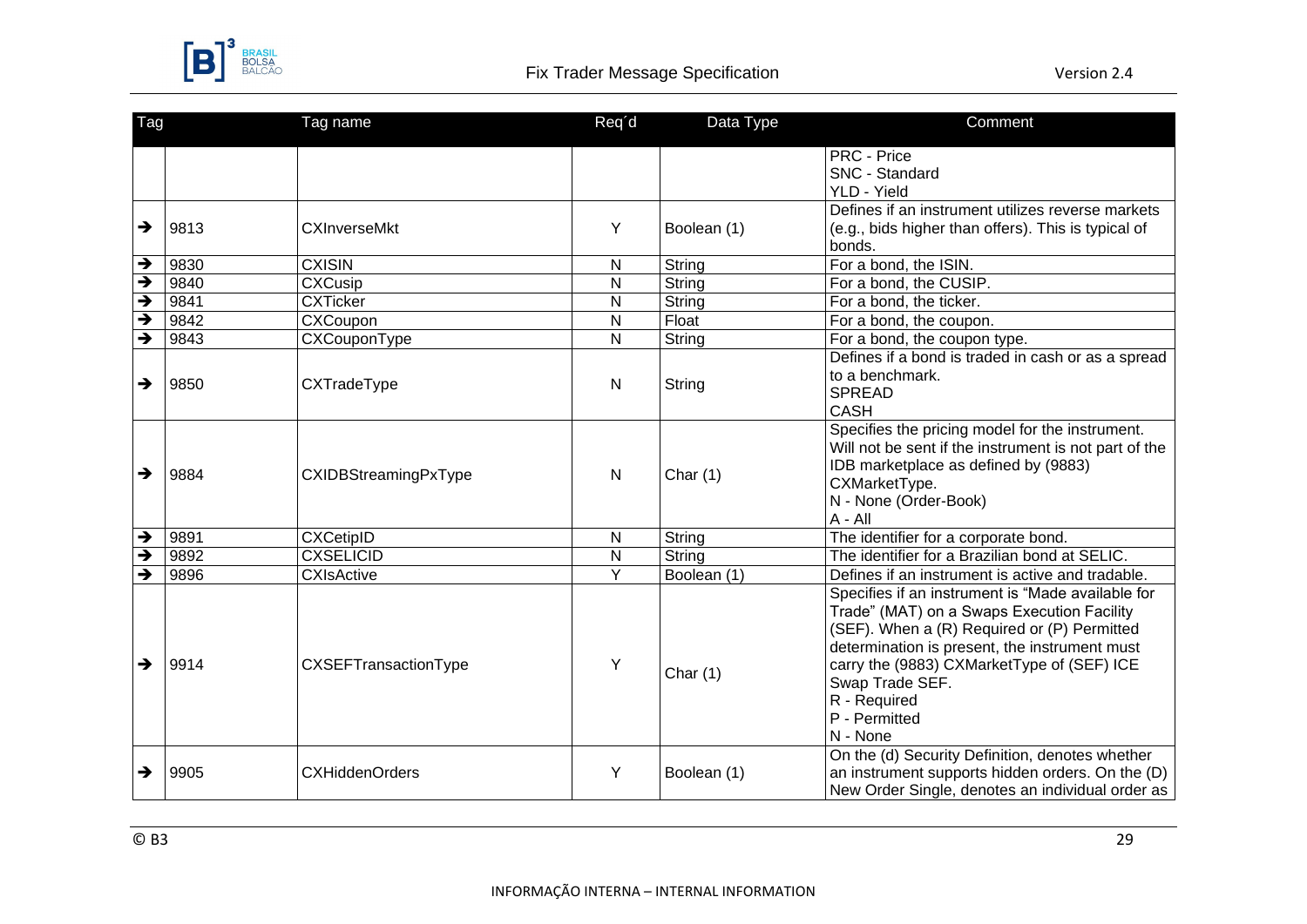

| Tag                      |      | Tag name                          | Req'd                   | Data Type      | Comment                                                                                                                                                                                 |
|--------------------------|------|-----------------------------------|-------------------------|----------------|-----------------------------------------------------------------------------------------------------------------------------------------------------------------------------------------|
|                          |      |                                   |                         |                | public or hidden. The default value, False,<br>assumes all orders are public.                                                                                                           |
| →                        | 9876 | CXAnonymous                       | Y                       | Boolean (1)    | Designates an order to be "name-giveup" or<br>anonymous at the point of execution, for<br>instruments that contain (9929)<br>CXGiveupOverride on the corresponding (y)<br>SecurityList. |
| $\rightarrow$            | 9930 | <b>CXRFQMinRecipients</b>         | N                       | Int            | The minimum number of dealers who must<br>receive an RFQ.                                                                                                                               |
| →                        | 9931 | <b>CXRFQMaxRecipients</b>         | N                       | Int            | The maximum number of dealers who can<br>receive an RFQ.                                                                                                                                |
| →                        | 9932 | <b>CXRFQPricingTime</b>           | N                       | <b>UTCDate</b> | The maximum Amount of time an RFQ recipient<br>has to provide a quote                                                                                                                   |
| →                        | 9933 | <b>CXRFQExecutionTime</b>         | N                       | <b>UTCDate</b> | The maximum Amount of time an RFQ Initiator<br>has to execute a quote                                                                                                                   |
| $\rightarrow$            | 9934 | <b>CXRFQMinNotionalSize</b>       | N                       | Float          | The minimum valid size of a quote                                                                                                                                                       |
| $\rightarrow$            | 9935 | <b>CXRFQIncrementNotionalSize</b> | $\overline{\mathsf{N}}$ | Float          | The minimum increment size on a quote                                                                                                                                                   |
| $\overline{\rightarrow}$ | 9936 | <b>CXRFQMaxNotionalSize</b>       | N                       | Float          | The maximum notional size on a quote                                                                                                                                                    |
| $\rightarrow$            | 9937 | <b>CXRFQRequestsInPeriod</b>      | N                       | Int            | The maximum number of RFQ's that can be sent<br>to a counterparty in a given interval of time                                                                                           |
| →                        | 9938 | <b>CXRFQMaxRequestPeriod</b>      | N                       | Float          | The interval of time during which maximum<br>number of RFQ requests can be made to a<br>counterparty                                                                                    |
| →                        | 9939 | <b>CXRFQReRequestPeriod</b>       | N                       | Float          | The interval of time that a RFQ initiator needs to<br>wait before sending out the next RFQ request to<br>a given counterparty.                                                          |
| →                        | 9941 | <b>CXRFQIsEligible</b>            | N                       | Boolean (1)    | Identifies whether an instrument is eligible to<br>trade using RFQ's<br>Y - Is eligible for RFQ<br>N - Is not eligible for RFQ                                                          |
| →                        | 9942 | <b>CXRFQIsVariableSize</b>        | N                       | Boolean (1)    | Indicates whether an instrument supports<br>variable size quotes in response to an RFQ<br>Y - Is eligible for variable size<br>N - Is not eligible for variable size                    |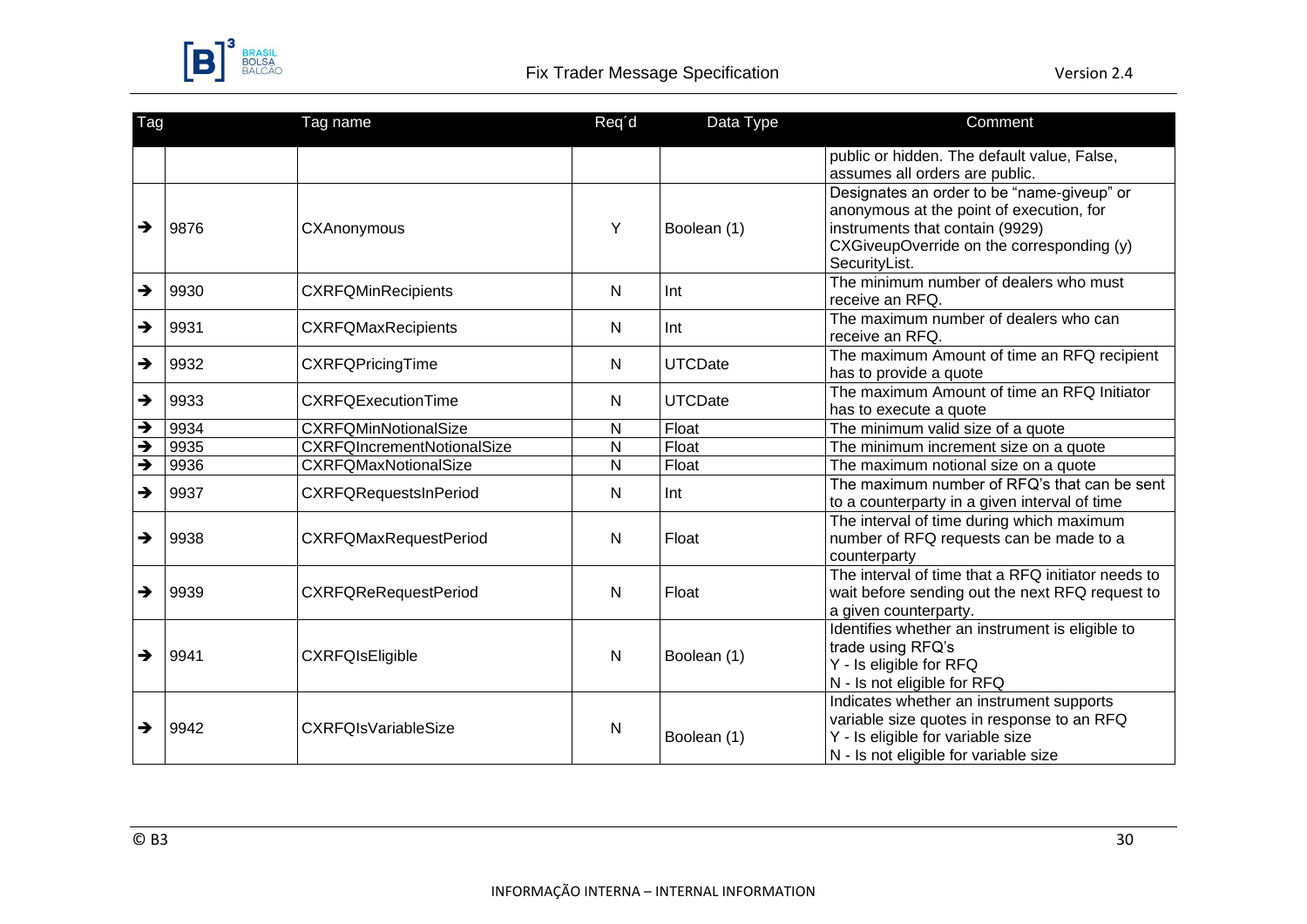

| Tag |                            | Tag name            | Req'd | Data Type   | Comment                                                                                                                                                                                                                                                                |  |
|-----|----------------------------|---------------------|-------|-------------|------------------------------------------------------------------------------------------------------------------------------------------------------------------------------------------------------------------------------------------------------------------------|--|
|     | 9883                       | <b>CXMarketType</b> |       | String      | Specifies for which marketplace the instrument<br>can be traded. See Market Segmentation.<br>IDB - Cetip and Creditex Inter-Dealer<br>OL - Odd Lot                                                                                                                     |  |
|     | 9903                       | <b>CXSelfTrade</b>  |       | Boolean (1) | On the (d) Security Definition, denotes whether<br>an instrument supports trading with self. On the<br>(D) New Order Single, denotes an individual<br>order is eligible for trading with self. The default<br>value, False, assumes trading with self is<br>prevented. |  |
|     | [Standard message trailer] |                     |       |             |                                                                                                                                                                                                                                                                        |  |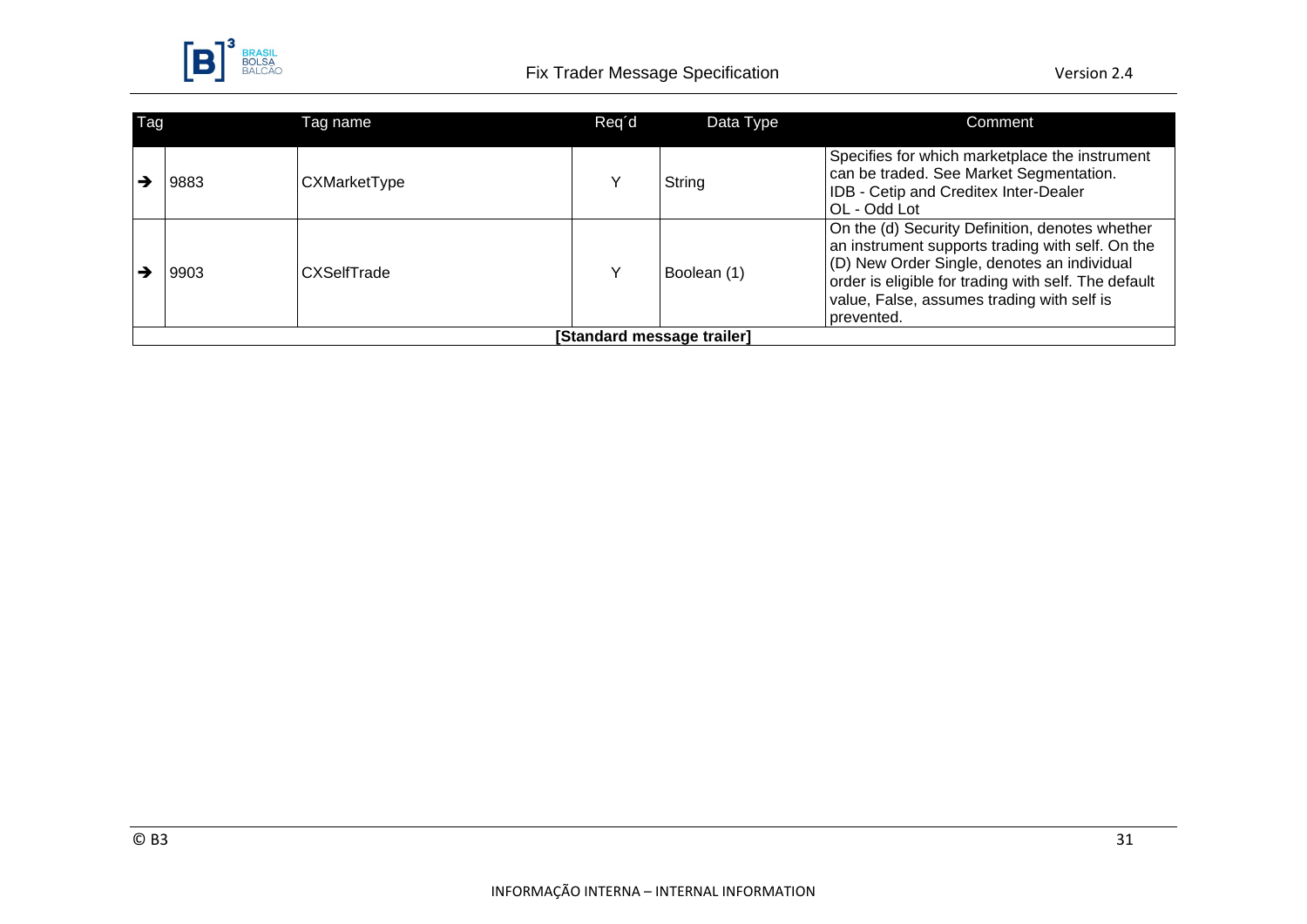

## <span id="page-31-0"></span>**4.12. SecurityListRequest (35=x)**

|                          | <b>Tag</b>                 | Tag name                | Req'd | Data type | <b>Comment</b>                                                                                                                                                                                                                                                                                                                                                                                                                                                               |  |  |
|--------------------------|----------------------------|-------------------------|-------|-----------|------------------------------------------------------------------------------------------------------------------------------------------------------------------------------------------------------------------------------------------------------------------------------------------------------------------------------------------------------------------------------------------------------------------------------------------------------------------------------|--|--|
|                          | [Standard Message Header]  |                         |       |           |                                                                                                                                                                                                                                                                                                                                                                                                                                                                              |  |  |
| →                        | 320                        | <b>SecurityRegID</b>    | Υ     | String    | User specified security request ID.                                                                                                                                                                                                                                                                                                                                                                                                                                          |  |  |
| $\overline{\rightarrow}$ | 559                        | SecurityListRequestType | Y     | Int       | Supported value. $4 =$ All Instruments (Securities). Please note that<br>this value does not preclude providing either a (48) SecurityID or<br>(9802) CXTradingSector value, 1 of which is required.                                                                                                                                                                                                                                                                         |  |  |
| $\rightarrow$            | 48                         | SecurityID              | N     | String    | If set value of this tag is unique Symbol identifier for a single security.<br>If supplied, (9802) CXTradingSector is ignored.                                                                                                                                                                                                                                                                                                                                               |  |  |
| $\rightarrow$            | 9802                       | CXTradingSector         | N     | String    | If set requests all securities for this CX Trading Sector. Contains the<br>mnemonic for the trading sector.<br><b>BZD - Brazilian Bonds</b><br>CBO - Crédito de descarbonização<br>CSD - Casadas<br>DDI - % de DI<br>DIS - DI + Spread<br>DPU - Debêntures PU<br>IDI - Indexado Inflação<br>PFA - Prefixado<br>PIC - Públicos Inflação Curtos<br>PIL - Públicos Inflação Longos<br>PPC - Públicos LTN<br>PPL - Públicos NTNF<br>PUP - Públicos Pós<br>TTI - Títulos Inativos |  |  |
| $\overline{\rightarrow}$ | 9883                       | CXMarketType            | N     | String    | Specifies for which marketplace the instrument can be traded. See<br>Market Segmentation.<br>IDB - IDB                                                                                                                                                                                                                                                                                                                                                                       |  |  |
|                          | [Standard Message trailer] |                         |       |           |                                                                                                                                                                                                                                                                                                                                                                                                                                                                              |  |  |